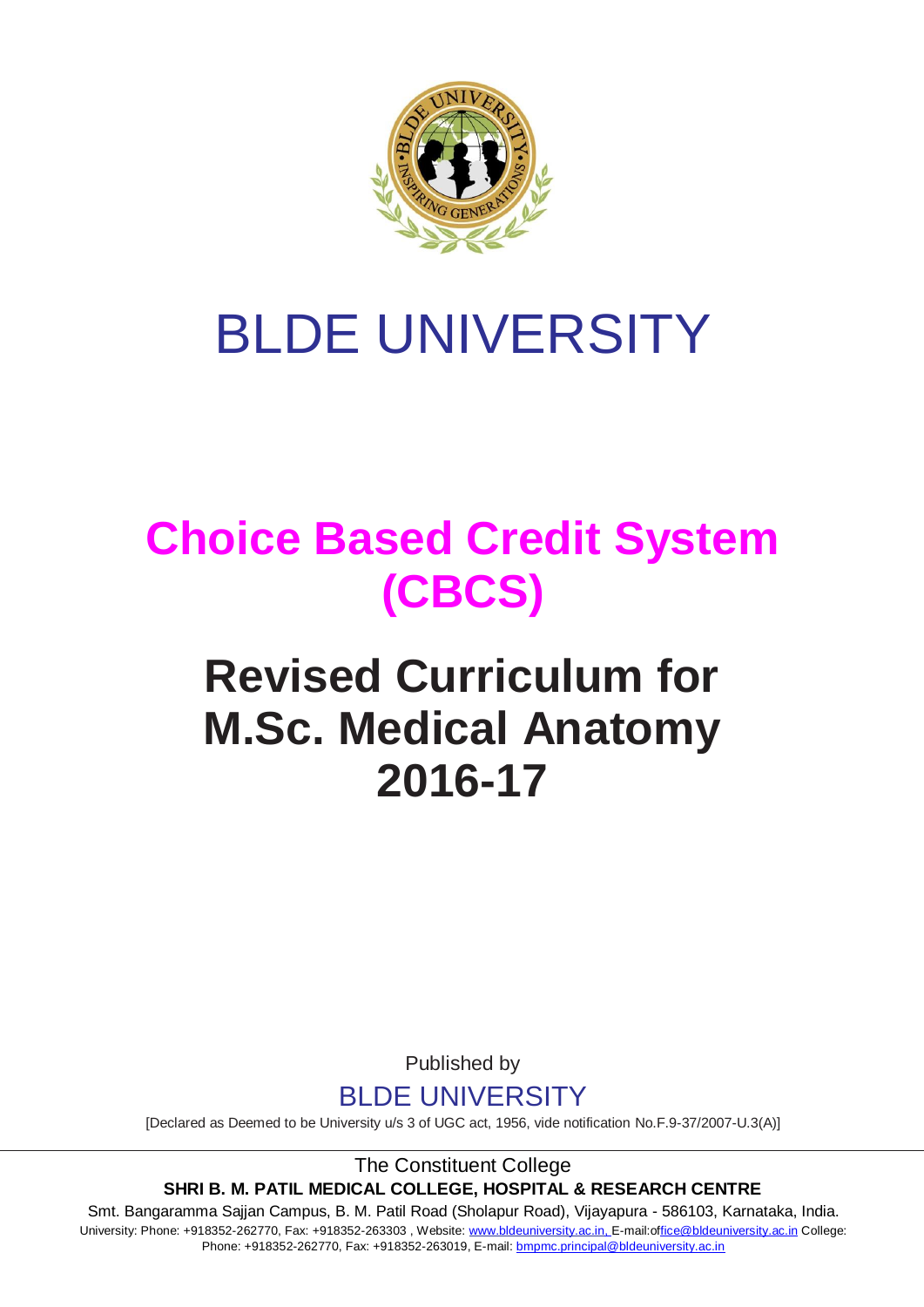

[Declared as Deemed-to-be-University u/s 3 of UGC Act, 1956 vide Government of India notification No. F.9-37/2007-U.3(A)]

The Constituent College

SHRI B. M. PATIL MEDICAL COLLEGE, HOSPITAL AND RESEARCH CENTRE  $BLDEU/REG/M.Sc.(Med)/2016-17/\Omega$ July 29, 2016

## **NOTIFICATION**

Sub: Revised Curriculum for M.Sc. Medical Programme in Anatomy, Physiology, Biochemistry and Microbiology with Semester based system.

- Ref: 1. Minutes of the meeting of the  $20<sup>th</sup>$  meeting of the Academic Council of the University held on April 29, 2016.
	- 2. Minutes of the meeting of the 36<sup>th</sup> Meeting of Board of Management of the University held on June 18, 2016.

The Board of Management of the University is pleased to approve the Revised Curriculum for M.Sc. Medical in Anatomy, Physiology, Biochemistry and Microbiology following Choice Based Credit System (CBCS) with semester scheme in its  $36<sup>th</sup>$  meeting held on June 18, 2016.

The Revised Curriculum for the M.Sc. Medical Programmes shall be effective from the Academic Session 2016-17 onwards, in the Constituent College of the University viz. Shri B. M. Patil Medical College, Hospital and Research Centre, Vijayapura.

**REGISTRAR BLDE University, Vijayapura.** 

To.

The Dean, Faculty of Medicine and Principal Shri B. M. Patil Medical College, Hospital and Research Centre. Vijayapura

Copy to:

- The Secretary, UGC, New Delhi  $\bullet$
- The Vice-Principal
- The Medical Superintendent
- The Controller of Examinations
- The Prof. & HoDs of Pre, Para and Clinical Departments
- The Coordinator, IQAC
- PS to the Hon'ble Vice-Chancellor

Smt. Bangaramma Sajjan Campus, Dr.B.M.Patil Road (Solapur Road), Vijayapura-586103. Karnataka. India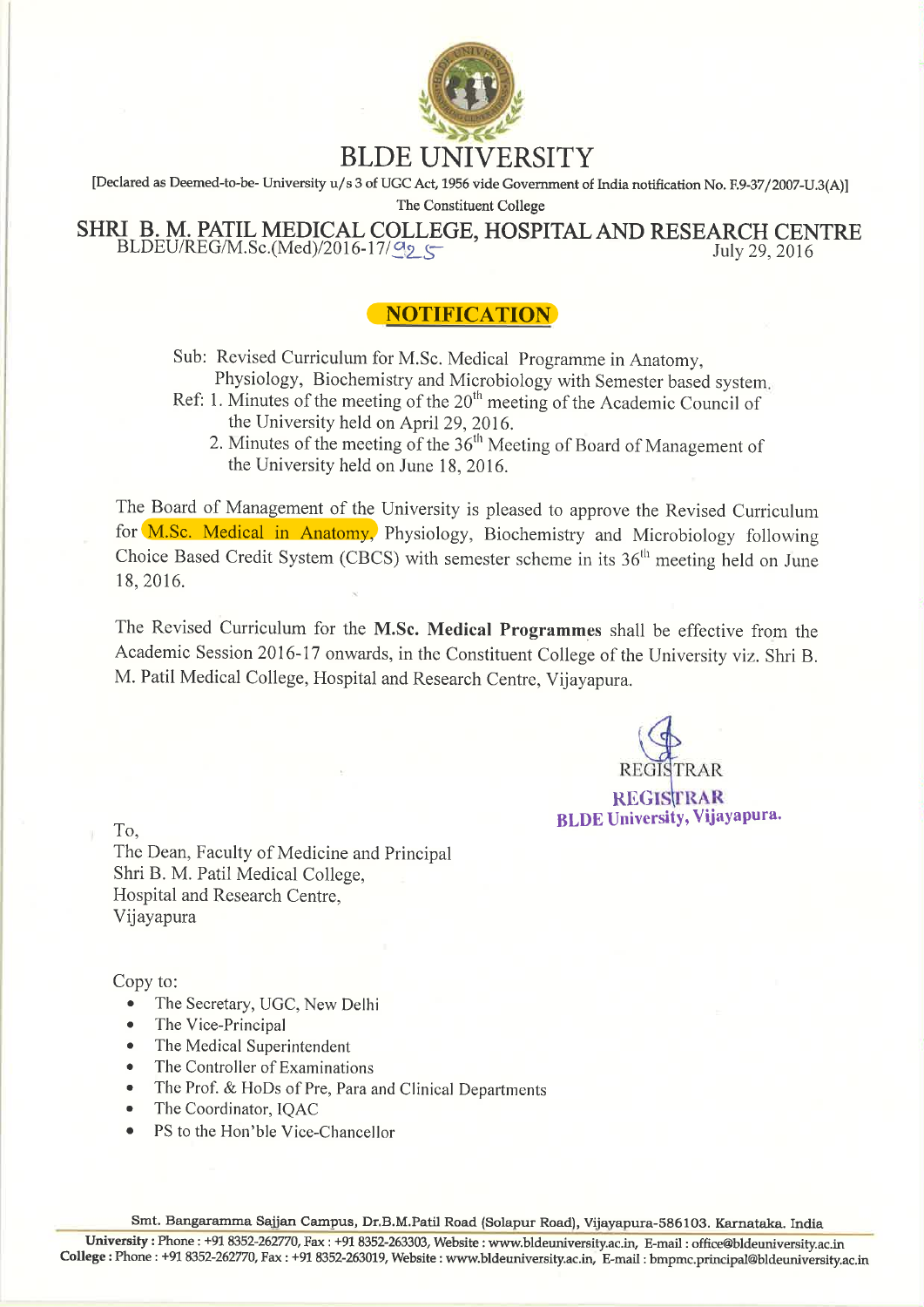## **Vision**:

 To be a Leader and be recognized as an Institution striving for maintenance and enhancement of Quality Medical Education and Healthcare"

## **Mission:**

- To be committed to promote sustainable development of higher education including Health science education, consistent with the statutory and regulatory requirements.
- Reflect the needs of changing technology and make use of the academic autonomy to identify the academic programs that are dynamic.
- Adopt global concepts in education in the healthcare sector.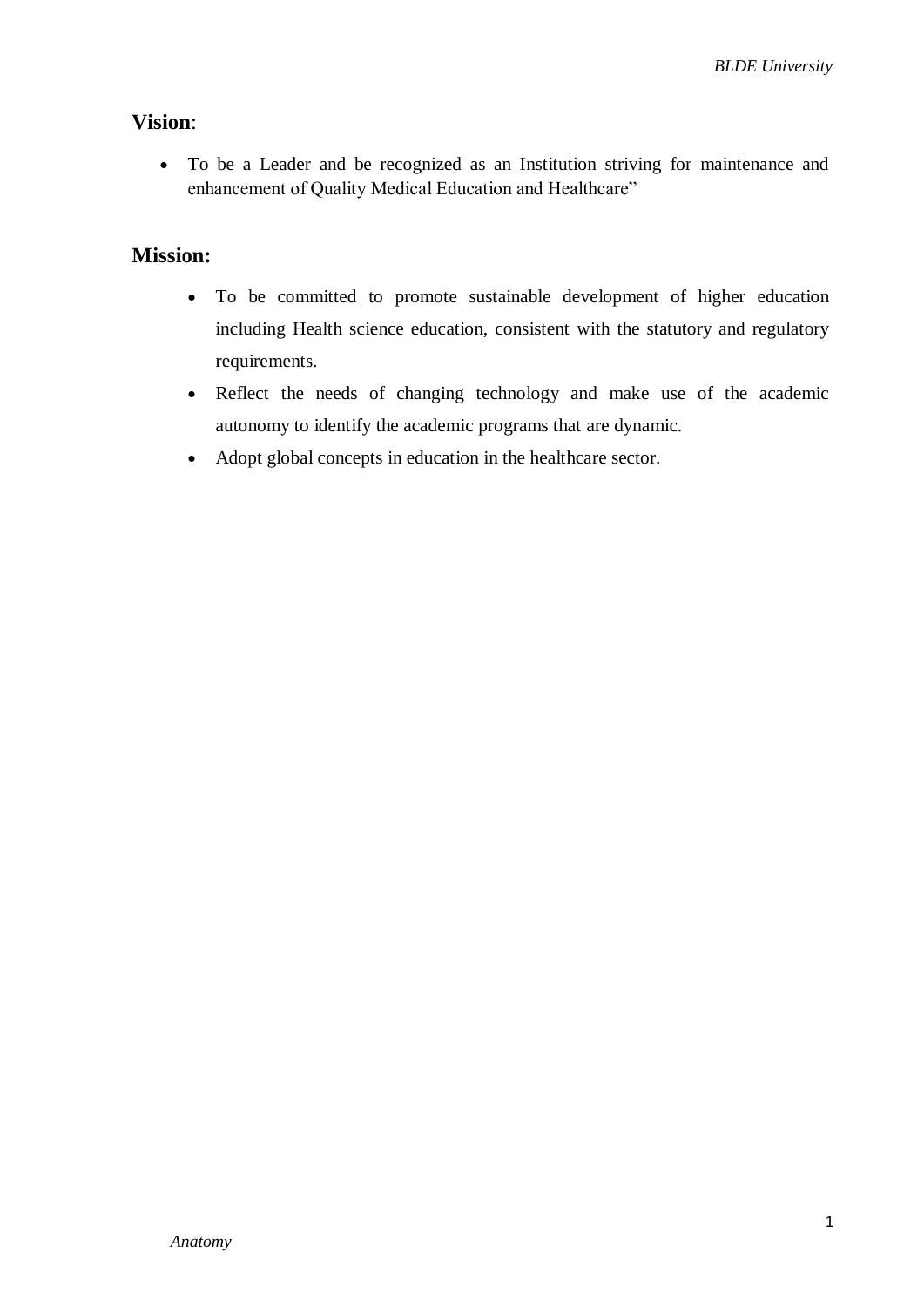|                                                |                             | <b>SEMESTER-I</b>  |                          |                                      |                                |           |
|------------------------------------------------|-----------------------------|--------------------|--------------------------|--------------------------------------|--------------------------------|-----------|
| <b>Course</b><br>Code.                         | <b>Course Name</b>          | <b>Cred</b><br>its | <b>Teaching</b><br>hours | <b>Marks</b>                         |                                |           |
|                                                |                             |                    |                          | <b>Internal</b><br><b>Assessment</b> | <b>Semester</b><br><b>Exam</b> | To<br>tal |
|                                                |                             | <b>Theory</b>      |                          |                                      |                                |           |
| <b>MANA 1.1</b>                                | <b>Medical Anatomy</b>      | 4                  | $\overline{4}$           | 20                                   | 60                             | 80        |
| <b>MANA 1.2</b>                                | <b>Medical Physiology</b>   | 4                  | 4                        | 20                                   | 60                             | 80        |
| <b>MANA 1.3</b>                                | <b>Medical Biochemistry</b> | 4                  | 4                        | 20                                   | 60                             | 80        |
| MANA 1.4                                       | <b>Medical Pharmacology</b> | 4                  | 4                        | 20                                   | 60                             | 80        |
| <b>Medical Microbiology</b><br><b>MANA 1.5</b> |                             |                    | $\overline{\mathcal{A}}$ | 20                                   | 60                             | 80        |
|                                                |                             | <b>Practical</b>   |                          |                                      |                                |           |
| MANA 1.1P                                      | <b>Medical Anatomy</b>      | 1                  | $\overline{2}$           | 20                                   | 50                             | 70        |
| MANA 1.2P                                      | <b>Medical Physiology</b>   | 1                  | $\overline{2}$           | 20                                   | 50                             | 70        |
| MANA 1.3P                                      | <b>Medical Biochemistry</b> |                    | $\overline{2}$           | 20                                   | 50                             | 70        |
| MANA 1.4P                                      | <b>Medical Pharmacology</b> |                    | $\overline{2}$           | 20                                   | 50                             | 70        |
| MANA 1.5P                                      | <b>Medical Microbiology</b> |                    | $\overline{2}$           | 20                                   | 50                             | 70        |
|                                                | Total                       | 25                 | 30                       | 200                                  | 550                            | 75<br>0   |

|                                                                                 |                             | <b>SEMESTER-II</b> |                          |                                      |                         |                  |
|---------------------------------------------------------------------------------|-----------------------------|--------------------|--------------------------|--------------------------------------|-------------------------|------------------|
| <b>Course</b><br>Code.                                                          | <b>Course Name</b>          | <b>Cre</b><br>dits | <b>Teaching</b><br>hours | <b>Marks</b>                         |                         |                  |
|                                                                                 |                             |                    |                          | <b>Internal</b><br><b>Assessment</b> | <b>Semester</b><br>Exam | <b>Tot</b><br>al |
|                                                                                 |                             | <b>Theory</b>      |                          |                                      |                         |                  |
| <b>MANA 2.1</b>                                                                 | <b>Medical Anatomy</b>      | 4                  | $\overline{4}$           | 20                                   | 60                      | 80               |
| <b>MANA 2.2</b>                                                                 | <b>Medical Physiology</b>   | 4                  | $\overline{4}$           | 20                                   | 60                      | 80               |
| <b>MANA 2.3</b>                                                                 | <b>Medical Biochemistry</b> | 4                  | $\overline{4}$           | 20                                   | 60                      | 80               |
| <b>MANA 2.4</b>                                                                 | <b>Medical Pharmacology</b> | 4                  | $\overline{4}$           | 20                                   | 60                      | 80               |
| <b>MANA 2.5</b>                                                                 | <b>Medical Microbiology</b> | 4                  | $\overline{4}$           | 20                                   | 60                      | 80               |
| Research Methodology &<br><b>MANA 2.6</b><br><b>Biostatistics (Core Course)</b> |                             |                    | $\overline{4}$           | 20                                   | 60                      | 80               |
|                                                                                 |                             | <b>Practical</b>   |                          |                                      |                         |                  |
| MANA 2.1P                                                                       | <b>Medical Anatomy</b>      | 1                  | $\overline{2}$           | 20                                   | 50                      | 70               |
| MANA 2.2P                                                                       | <b>Medical Physiology</b>   | 1                  | $\overline{2}$           | 20                                   | 50                      | 70               |
| MANA 2.3P                                                                       | <b>Medical Biochemistry</b> | $\mathbf{1}$       | $\overline{2}$           | 20                                   | 50                      | 70               |
| MANA 2.4P                                                                       | <b>Medical Pharmacology</b> | $\mathbf{1}$       | $\overline{2}$           | 20                                   | 50                      | 70               |
| MANA 2.5P                                                                       | <b>Medical Microbiology</b> | 1                  | $\overline{2}$           | 20                                   | 50                      | 70               |
| Research Methodology &<br>MANA 2.6P<br><b>Biostatistics (Core Course)</b>       |                             | 1                  | $\overline{2}$           |                                      | 50                      | 70               |
|                                                                                 | Total                       | 30                 | 36                       | 240                                  | 660                     | 900              |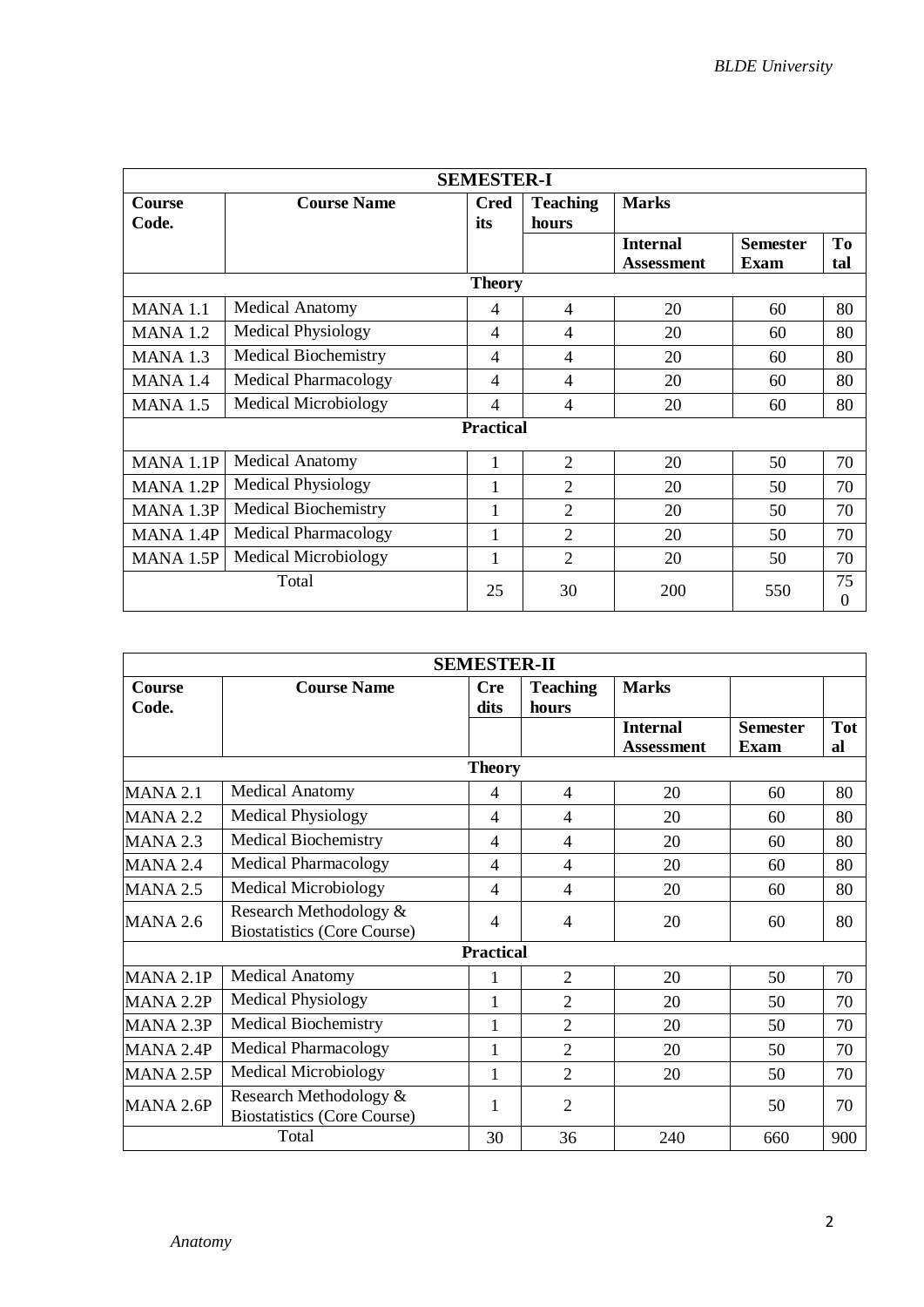|                        | <b>SEMESTER-III</b>                                                                       |                |                                |                        |                                      |     |  |
|------------------------|-------------------------------------------------------------------------------------------|----------------|--------------------------------|------------------------|--------------------------------------|-----|--|
| <b>Course</b><br>Code. | <b>Course Name</b>                                                                        | <b>Credits</b> | <b>Teaching Marks</b><br>hours |                        |                                      |     |  |
|                        |                                                                                           |                |                                | Internal<br>Assessment | <b>Semester</b> Total<br><b>Exam</b> |     |  |
|                        | <b>Theory</b>                                                                             |                |                                |                        |                                      |     |  |
| MANA3.1                | General<br>General<br>Anatomy,<br>General Embryology,<br>Histology,<br>Upper limb, Thorax | $\overline{4}$ | $\overline{4}$                 | 20                     | 60                                   | 80  |  |
|                        | Core Elective course**                                                                    |                |                                |                        |                                      |     |  |
| <b>MANA 3.2</b>        | <b>Developmental Genetics</b>                                                             | $\overline{4}$ | $\overline{4}$                 | Internal Exam 80 Marks |                                      |     |  |
| MANA 3.3               | Radiological Anatomy                                                                      |                |                                |                        |                                      |     |  |
| <b>MANA 3.4</b>        | <b>Surgical Anatomy</b>                                                                   |                |                                |                        |                                      |     |  |
| <b>MANA 3.5</b>        | Clinical<br>Postings<br>(Radiology,<br>Orthopaedics,<br>FMT.<br>Surgery,<br>Genetics)     | 6              | 18                             | 50                     |                                      | 50  |  |
| <b>MANA 3.6</b>        | Dissertation/Project Proposal*                                                            | 5              | 10                             | 50                     |                                      | 50  |  |
| <b>MANA 3.7</b>        | Microteaching,<br>Seminar,<br>Journal<br>club presentation                                | $\overline{2}$ | 2                              | 50                     |                                      | 50  |  |
|                        | <b>Practical</b>                                                                          |                |                                |                        |                                      |     |  |
| MANA 3.1P              | General<br>General<br>Anatomy,<br>General Embryology,<br>Histology,<br>Upper limb, Thorax | $\overline{2}$ | 4                              | 20                     | 50                                   | 70  |  |
|                        | Core Elective practical                                                                   |                |                                |                        |                                      |     |  |
| MANA 3.2P              | Developmental Genetics/                                                                   | 1              | $\overline{2}$                 |                        |                                      |     |  |
| MANA 3.3P              | Radiological Anatomy/                                                                     |                |                                | Internal Exam 70 Marks |                                      |     |  |
| MANA 3.4P              | <b>Surgical Anatomy</b>                                                                   |                |                                |                        |                                      |     |  |
|                        | Total                                                                                     | 24             | 44                             | 190                    | 110                                  | 300 |  |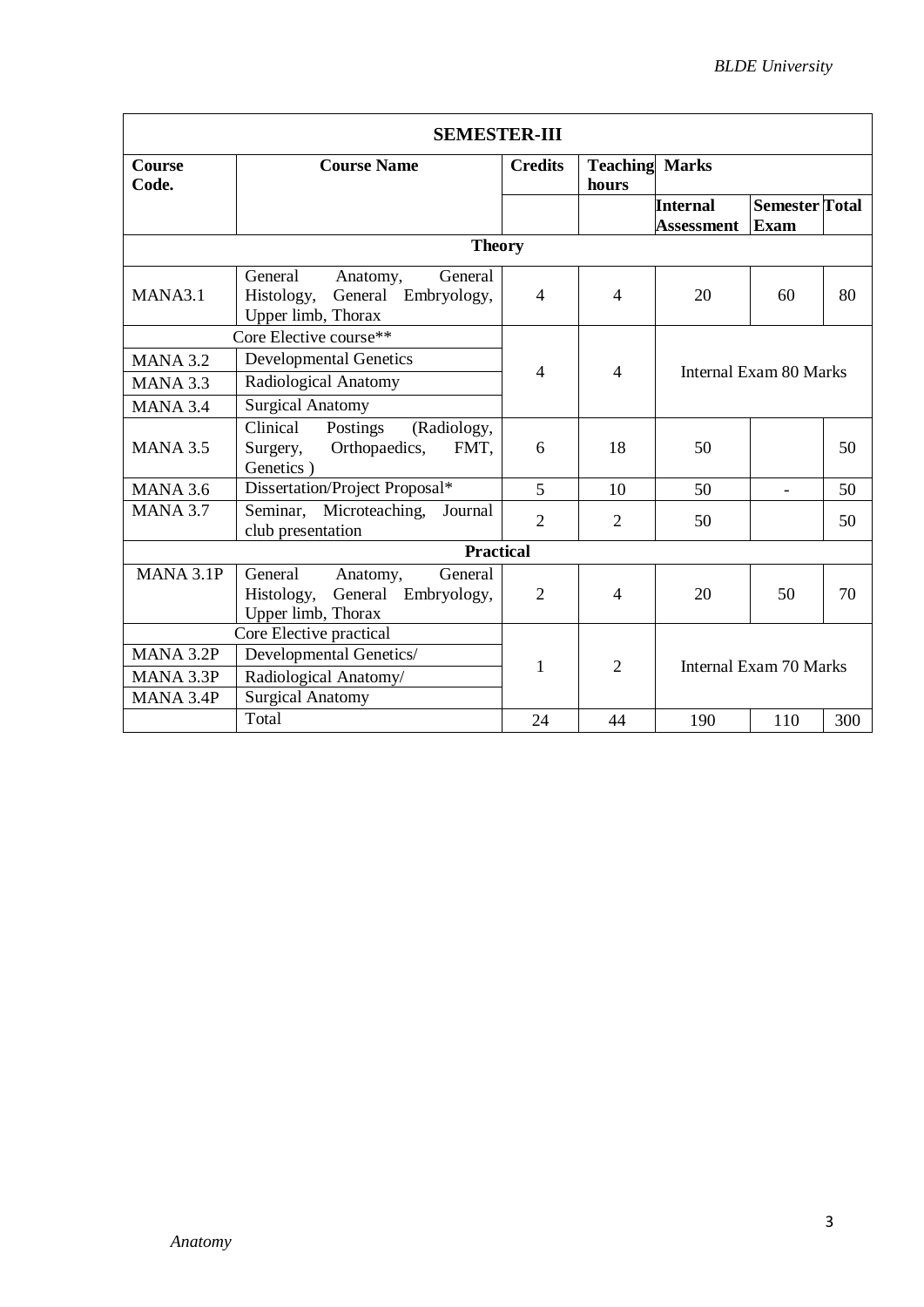|                  | <b>SEMESTER-IV</b>                   |                |                          |                           |                       |     |  |  |
|------------------|--------------------------------------|----------------|--------------------------|---------------------------|-----------------------|-----|--|--|
| <b>Course</b>    | <b>Course Name</b>                   | <b>Credits</b> | <b>Teaching</b>          |                           | <b>Marks</b>          |     |  |  |
| Code.            |                                      |                | hours                    |                           |                       |     |  |  |
|                  |                                      |                |                          | <b>Internal</b>           | <b>Semester Total</b> |     |  |  |
|                  |                                      |                |                          | <b>Assessment</b> Exam    |                       |     |  |  |
|                  | <b>Theory</b>                        |                |                          |                           |                       |     |  |  |
|                  | Abdomen and Pelvis, Lower limb with  |                |                          |                           |                       |     |  |  |
| <b>MANA 4.1</b>  | systemic histology and embryology,   | $\overline{4}$ | $\overline{4}$           | 20                        | 60                    | 80  |  |  |
|                  | Genetics                             |                |                          |                           |                       |     |  |  |
|                  | General elective **                  | $\overline{4}$ | $\overline{\mathcal{A}}$ |                           |                       |     |  |  |
| <b>MANA 4.3</b>  | Bioethics, Biosafety, IPR &          |                |                          |                           |                       |     |  |  |
|                  | <b>Technology Transfer</b>           |                |                          |                           |                       |     |  |  |
| <b>MANA 4.4</b>  | Disaster Management and Mitigation   |                |                          | Internal Exam of 80 Marks |                       |     |  |  |
|                  | Resources                            |                |                          |                           |                       |     |  |  |
| <b>MANA 4.5</b>  | Human rights                         |                |                          |                           |                       |     |  |  |
|                  | Clinical<br>Postings<br>(Radiology,  |                |                          |                           |                       |     |  |  |
| <b>MANA 4.6</b>  | Orthopaedics,<br>FMT,<br>Surgery,    | 7              | 21                       | 50                        |                       | 50  |  |  |
|                  | Genetics)                            |                |                          |                           |                       |     |  |  |
| <b>MANA 4.7</b>  | Dissertation / Project*              | 5              | 10                       | 50                        |                       | 50  |  |  |
| <b>MANA 4.8</b>  | Seminar, Microteaching, Journal      | $\overline{2}$ | $\overline{2}$           | 50                        |                       | 50  |  |  |
|                  | club presentation                    |                |                          |                           |                       |     |  |  |
| <b>Practical</b> |                                      |                |                          |                           |                       |     |  |  |
| MANA 4.1P        | Abdomen and Pelvis, Lower limb       |                |                          |                           |                       |     |  |  |
|                  | systemic<br>histology<br>with<br>and | $\overline{2}$ | 4                        | 20                        | 50                    | 70  |  |  |
|                  | embryology, Genetics                 |                |                          |                           |                       |     |  |  |
|                  | Total                                | 24             | 45                       | 190                       | 110                   | 300 |  |  |

|                     |                                                                                         | <b>SEMESTER - V</b>                  |                          |     |              |     |  |
|---------------------|-----------------------------------------------------------------------------------------|--------------------------------------|--------------------------|-----|--------------|-----|--|
| <b>Course Code.</b> | <b>Course Name</b>                                                                      | <b>Credits</b>                       | <b>Teaching</b><br>hours |     | <b>Marks</b> |     |  |
|                     |                                                                                         | <b>Internal</b><br><b>Assessment</b> |                          |     |              |     |  |
|                     |                                                                                         | <b>Theory</b>                        |                          |     |              |     |  |
| <b>MANA 5.1</b>     | Head,<br>Face<br>Neck,<br>and<br>NeuroAnatomy with Systemic<br>histology and Embryology | $\overline{4}$                       | $\overline{4}$           | 20  | 60           | 80  |  |
| <b>MANA 5.2</b>     | Clinical Postings (Radiology,<br>Surgery, Orthopaedics, FMT,<br>Genetics)               | 6                                    | 18                       | 50  |              | 50  |  |
| <b>MANA 5.3</b>     | Dissertation / Project*                                                                 | 12                                   | 24                       | 50  |              | 50  |  |
|                     |                                                                                         | <b>Practical</b>                     |                          |     |              |     |  |
| MANA 5.1P           | Head, Face and Neck, Neuro<br>with<br>Systemic<br>Anatomy<br>histology and Embryology   | 1                                    | $\overline{2}$           | 20  | 50           | 70  |  |
|                     | Total                                                                                   | 23                                   | 46                       | 140 | 110          | 250 |  |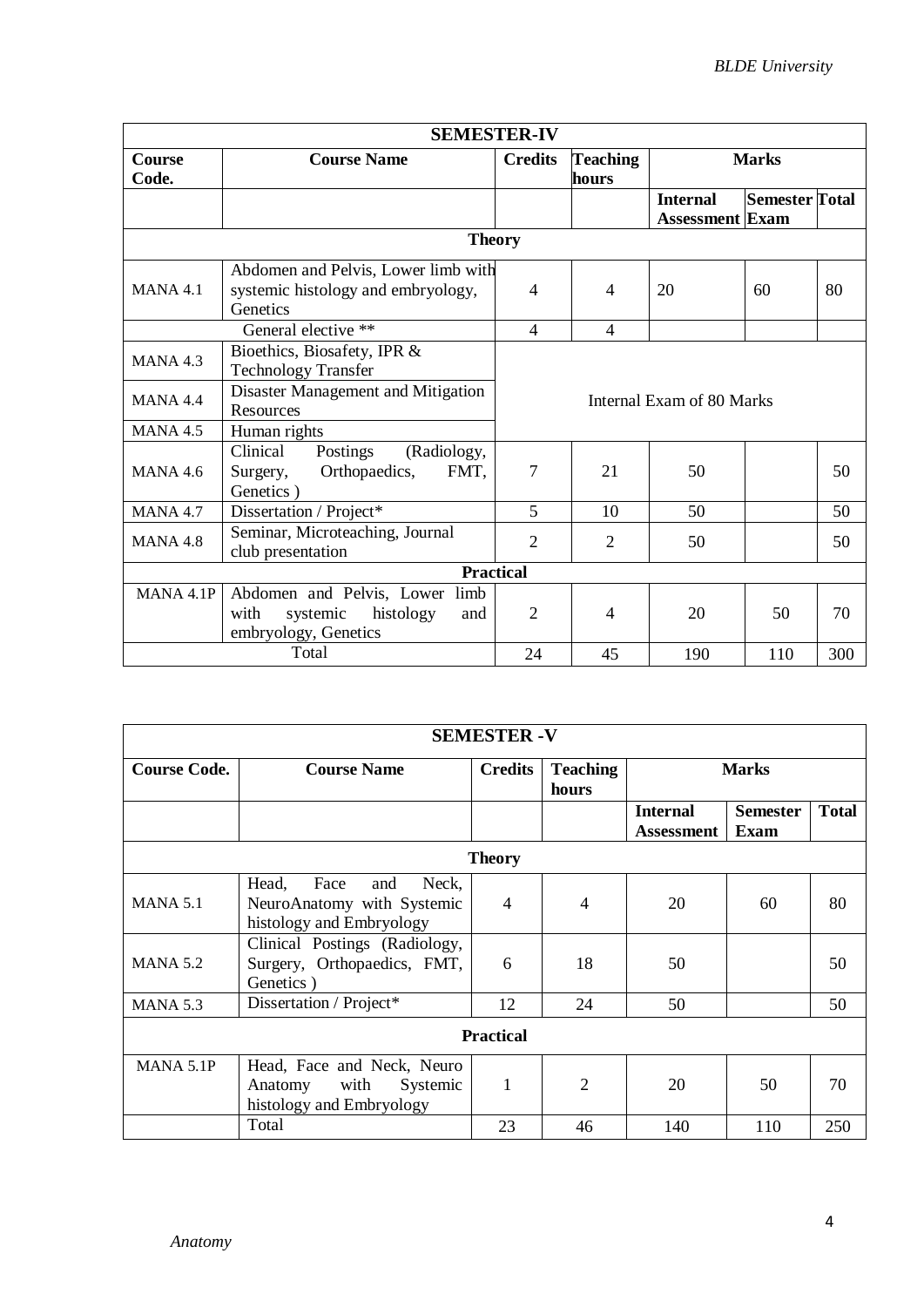|                     |                                                                           | <b>SEMESTER-VI</b>                         |                |                   |                 |              |  |  |  |
|---------------------|---------------------------------------------------------------------------|--------------------------------------------|----------------|-------------------|-----------------|--------------|--|--|--|
| <b>Course Code.</b> | <b>Course Name</b>                                                        | <b>Credits</b><br><b>Teaching</b><br>hours |                | <b>Marks</b>      |                 |              |  |  |  |
|                     |                                                                           |                                            |                | <b>Internal</b>   | <b>Semester</b> | <b>Total</b> |  |  |  |
|                     |                                                                           |                                            |                | <b>Assessment</b> | Exam            |              |  |  |  |
|                     |                                                                           | <b>Theory</b>                              |                |                   |                 |              |  |  |  |
| $MANA$ 6.1          | Gross Anatomy, Histology and<br>Embryology, Neuro anatomy<br>and Genetics | $\overline{4}$                             | $\overline{4}$ | 20                | 60              | 80           |  |  |  |
| $MANA$ 6.2          | Clinical Postings (Radiology,<br>Surgery, Orthopaedics, FMT,<br>Genetics) | 6                                          | 18             | 50                |                 | 50           |  |  |  |
| <b>MANA 6.3</b>     | Dissertation / Project*                                                   | 12                                         | 24             |                   | 100             | 100          |  |  |  |
|                     |                                                                           | <b>Practical</b>                           |                |                   |                 |              |  |  |  |
| MANA 6.1P           | Gross Anatomy, Histology and<br>Embryology, Neuro anatomy<br>and Genetics | $\overline{2}$                             | 4              | 20                | 50              | 70           |  |  |  |
|                     | Total                                                                     | 24                                         | 50             | 90                | 210             | 300          |  |  |  |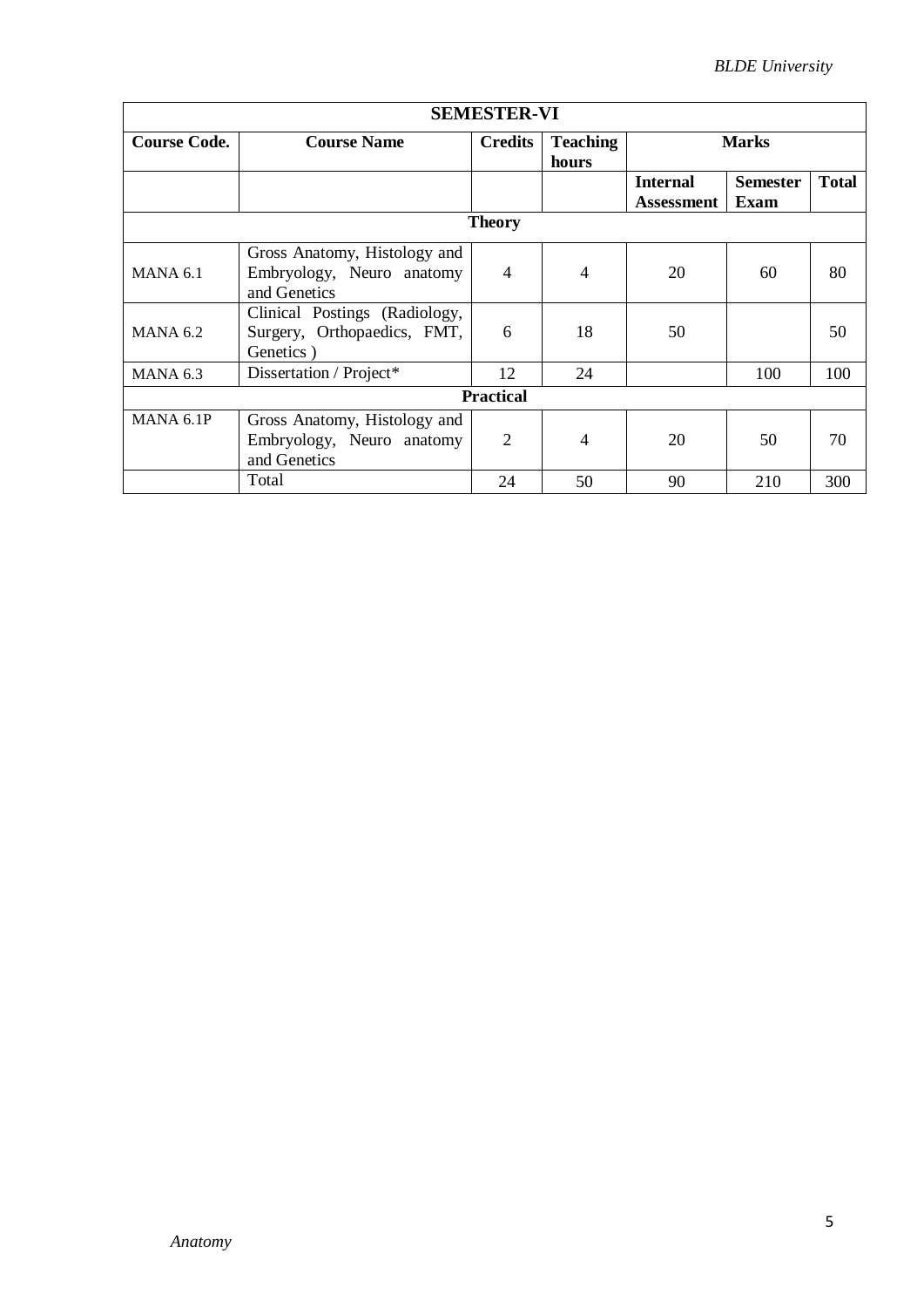|                    |                              |                      |                              |                                          |                | <b>SEMESTER -I</b> |                     |    |                                                                                  |     |                   |                   |                      |
|--------------------|------------------------------|----------------------|------------------------------|------------------------------------------|----------------|--------------------|---------------------|----|----------------------------------------------------------------------------------|-----|-------------------|-------------------|----------------------|
|                    |                              | Hrs/week             |                              |                                          |                |                    | Hrs/semester        |    |                                                                                  |     | <b>Exam Marks</b> |                   |                      |
| Code<br>No.        | <b>Course</b><br><b>Name</b> | Lectu<br>re/<br>week | <b>Tutor</b><br>ial/<br>week | Practi Tota Total<br>cal<br>hrs/w<br>eek | Wee<br>k       | Hrs/week           | Credits/semesteral/ | er | Lecture/Tutori Practica Tota IA semest Total<br>IV.<br>semest semeste hour<br>lr |     |                   | er<br><b>Exam</b> | mark<br><sub>s</sub> |
|                    |                              |                      |                              |                                          |                | <b>Theory</b>      |                     |    |                                                                                  |     |                   |                   |                      |
| <b>MANA</b><br>11  | Anatomy                      | 3                    | 1                            |                                          | $\overline{4}$ | $\overline{4}$     | 45                  | 15 |                                                                                  | 60  | 20                | 60                | 80                   |
| <b>MANA</b><br>12  | Physiolo<br>gy               | 3                    | $\mathbf{1}$                 |                                          | 4              | $\overline{4}$     | 45                  | 15 |                                                                                  | 60  | 20                | 60                | 80                   |
| <b>MANA</b><br>13  | Biochem<br>istry             | 3                    | $\mathbf{1}$                 |                                          | 4              | 4                  | 45                  | 15 |                                                                                  | 60  | 20                | 60                | 80                   |
| <b>MANA</b><br>14  | Pharmac<br>ology             | 3                    | $\mathbf{1}$                 |                                          | 4              | $\overline{4}$     | 45                  | 15 |                                                                                  | 60  | 20                | 60                | 80                   |
| <b>MANA</b><br>15  | Microbio<br>logy             | 3                    | 1                            |                                          | $\overline{4}$ | 4                  | 45                  | 15 |                                                                                  | 60  | 20                | 60                | 80                   |
|                    |                              |                      |                              |                                          |                | <b>Practical</b>   |                     |    |                                                                                  |     |                   |                   |                      |
| <b>MANA</b><br>11P | Anatomy                      |                      |                              | $\overline{2}$                           | $\overline{2}$ | $\mathbf{1}$       |                     |    | 30                                                                               | 30  | 20                | 50                | 70                   |
| <b>MANA</b><br>12P | Physiolo<br>gy               |                      |                              | $\overline{2}$                           | $\overline{2}$ | $\mathbf{1}$       |                     |    | 30                                                                               | 30  | 20                | 50                | 70                   |
| <b>MANA</b><br>13P | Biochem<br>istry             |                      |                              | $\overline{2}$                           | $\overline{2}$ | $\mathbf{1}$       |                     |    | 30                                                                               | 30  | 20                | 50                | 70                   |
| <b>MANA</b><br>14P | Pharmac<br>ology             |                      |                              | $\overline{2}$                           | $\overline{2}$ | $\mathbf{1}$       |                     |    | 30                                                                               | 30  | 20                | 50                | 70                   |
| <b>MANA</b><br>15P | Microbio<br>logy             |                      |                              | $\overline{2}$                           | $\overline{2}$ | $\mathbf{1}$       |                     |    | 30                                                                               | 30  | 20                | 50                | 70                   |
|                    | Total                        |                      |                              |                                          |                | 25                 |                     |    |                                                                                  | 450 |                   |                   | 750                  |

## **Annexure G – IV Outline of course curriculum MSc-Medical Courses**

| <b>Total Marks for IA</b> |           | <b>Theory Internal Assement</b> |  |  | <b>Practical Internal Assement</b> |  |
|---------------------------|-----------|---------------------------------|--|--|------------------------------------|--|
| Theory                    | Practical | `heorv                          |  |  | Practical                          |  |
|                           | 30        | Seminar                         |  |  | Journal                            |  |
|                           |           |                                 |  |  |                                    |  |

| rks for IA |           | <b>Theory Internal Assement</b> |    | <b>Practical Internal Assen</b> |    |
|------------|-----------|---------------------------------|----|---------------------------------|----|
|            | Practical | l heorv                         |    | Practical                       |    |
| 30         |           | Seminar                         |    | Journal                         |    |
|            |           | Total                           | 20 | Total                           | 20 |

| <b>Practical Internal Assement</b> |    |  |  |  |  |  |
|------------------------------------|----|--|--|--|--|--|
| Practical                          | 15 |  |  |  |  |  |
| Journal                            |    |  |  |  |  |  |
| Total                              | 20 |  |  |  |  |  |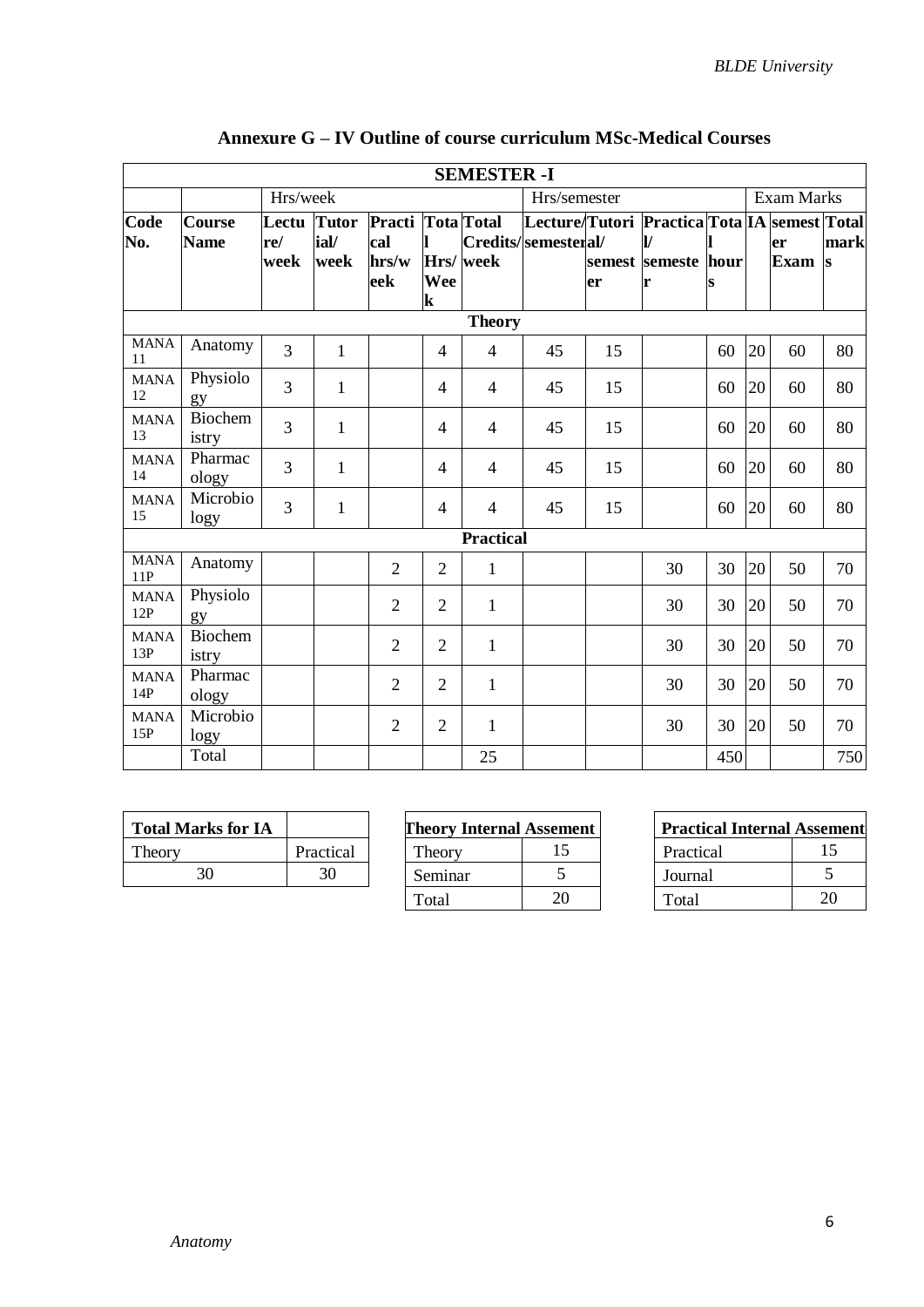|                       | <b>SEMESTER-II</b>   |                 |              |                |                          |                       |      |              |              |       |                                  |                   |                |
|-----------------------|----------------------|-----------------|--------------|----------------|--------------------------|-----------------------|------|--------------|--------------|-------|----------------------------------|-------------------|----------------|
|                       |                      | Hrs/week        |              |                |                          |                       |      | Hrs/semester |              |       |                                  | <b>Exam Marks</b> |                |
| Code                  | <b>Course Name</b>   | Lect            | <b>Tuto</b>  | Pract Tot Tota |                          |                       | Lect | <b>Tuto</b>  | <b>Pract</b> | Tot I |                                  | seme              | <b>Tot</b>     |
| No.                   |                      | $\mathbf{ure}/$ | rial/        | ical           | al                       | $\mathbf{l}$          | ure/ | rial/        | ical/        | al    | $\mathbf{A}$                     | ster              | al             |
|                       |                      | week            | week         | hrs/w          |                          | Hrs Cred seme         |      | seme         | semes        | hou   |                                  | Exa               | mar            |
|                       |                      |                 |              | eek            | $\prime$                 | its/                  | ster | ster         | ter          | rs    |                                  | $\mathbf{m}$      | $\bf ks$       |
|                       |                      |                 |              |                | ek                       | We Wee<br>$\mathbf k$ |      |              |              |       |                                  |                   |                |
|                       | <b>Theory</b>        |                 |              |                |                          |                       |      |              |              |       |                                  |                   |                |
|                       | <b>MANA</b>          |                 |              |                |                          |                       |      |              |              |       |                                  |                   |                |
| 21                    | Anatomy              | 3               | $\mathbf{1}$ |                | $\overline{4}$           | $\overline{4}$        | 45   | 15           |              | 60    | 20                               | 60                | 80             |
| <b>MANA</b><br>$22\,$ | Physiology           | 3               | $\mathbf{1}$ |                | $\overline{4}$           | $\overline{4}$        | 45   | 15           |              | 60    | 20                               | 60                | 80             |
| <b>MANA</b><br>23     | Biochemistry         | 3               | $\mathbf{1}$ |                | $\overline{\mathcal{A}}$ | $\overline{4}$        | 45   | 15           |              | 60    | 20                               | 60                | 80             |
| <b>MANA</b><br>24     | Pharmacology         | 3               | $\mathbf{1}$ |                | 4                        | $\overline{4}$        | 45   | 15           |              | 60    | 20                               | 60                | 80             |
| <b>MANA</b><br>25     | Microbiology         | 3               | $\mathbf{1}$ |                | $\overline{4}$           | $\overline{4}$        | 45   | 15           |              | 60    | 20                               | 60                | 80             |
| <b>MANA</b>           | Research             |                 |              |                |                          |                       |      |              |              |       |                                  |                   |                |
| 26                    | Methodology<br>&     | $\overline{4}$  |              |                | 4                        | $\overline{4}$        | 60   |              |              | 60    | 20                               | 60                | 80             |
|                       | <b>Biostatistics</b> |                 |              |                |                          |                       |      |              |              |       |                                  |                   |                |
|                       |                      |                 |              |                | <b>Practical</b>         |                       |      |              |              |       |                                  |                   |                |
| <b>MANA</b><br>21P    | Anatomy              |                 |              | $\overline{2}$ | $\overline{2}$           | $\mathbf{1}$          |      |              | 30           | 30    | $\overline{c}$<br>$\overline{0}$ | 50                | 70             |
| <b>MANA</b><br>22P    | Physiology           |                 |              | $\overline{2}$ | $\overline{2}$           | $\mathbf{1}$          |      |              | 30           | 30    | $\overline{2}$<br>$\Omega$       | 50                | 70             |
| <b>MANA</b>           | Biochemistry         |                 |              |                |                          |                       |      |              |              |       | $\overline{2}$                   |                   |                |
| 23P                   |                      |                 |              | $\overline{2}$ | $\overline{2}$           | $\mathbf{1}$          |      |              | 30           | 30    | $\overline{0}$                   | 50                | 70             |
| <b>MANA</b><br>24P    | Pharmacology         |                 |              | $\overline{2}$ | $\overline{2}$           | $\mathbf{1}$          |      |              | 30           | 30    | $\mathbf{2}$                     | 50                | 70             |
|                       |                      |                 |              |                |                          |                       |      |              |              |       | $\Omega$                         |                   |                |
| <b>MANA</b><br>25P    | Microbiology         |                 |              | $\overline{2}$ | $\overline{2}$           | $\mathbf{1}$          |      |              | 30           | 30    | $\overline{2}$<br>$\Omega$       | 50                | 70             |
| <b>MANA</b>           | Research             |                 |              |                |                          |                       |      |              |              |       | $\mathbf{2}$                     |                   |                |
| 26P                   | Methodology<br>$\&$  |                 |              | $\overline{2}$ | $\overline{2}$           | $\mathbf 1$           |      |              | 30           | 30    | $\Omega$                         | 50                | 70             |
|                       | <b>Biostatistics</b> |                 |              |                |                          |                       |      |              |              |       |                                  |                   |                |
|                       | Total                |                 |              |                |                          | 30                    |      |              |              | 540   |                                  |                   | 90             |
|                       |                      |                 |              |                |                          |                       |      |              |              |       |                                  |                   | $\overline{0}$ |

| <b>Total Marks for IA</b> |           |
|---------------------------|-----------|
| Theory                    | Practical |
| 30                        |           |

| Total Marks for IA |           | <b>Theory Internal Assessmen</b> |    | <b>Practical Internal Assessment</b> |
|--------------------|-----------|----------------------------------|----|--------------------------------------|
| Theory             | Practical | Theory                           |    | Practical                            |
| 30                 | 30        | Seminar                          |    | Journal                              |
|                    |           | Total                            | ററ | Total                                |

| Total Marks for IA |           | <b>Theory Internal Assessmen</b> |    | <b>Practical Internal Assessment</b> |    |
|--------------------|-----------|----------------------------------|----|--------------------------------------|----|
|                    |           |                                  |    |                                      |    |
| Theory             | Practical | Theory                           | ⊥J | Practical                            |    |
| 30                 | 30        | Seminar                          |    | Journal                              |    |
|                    |           | Total                            | 20 | Total                                | 20 |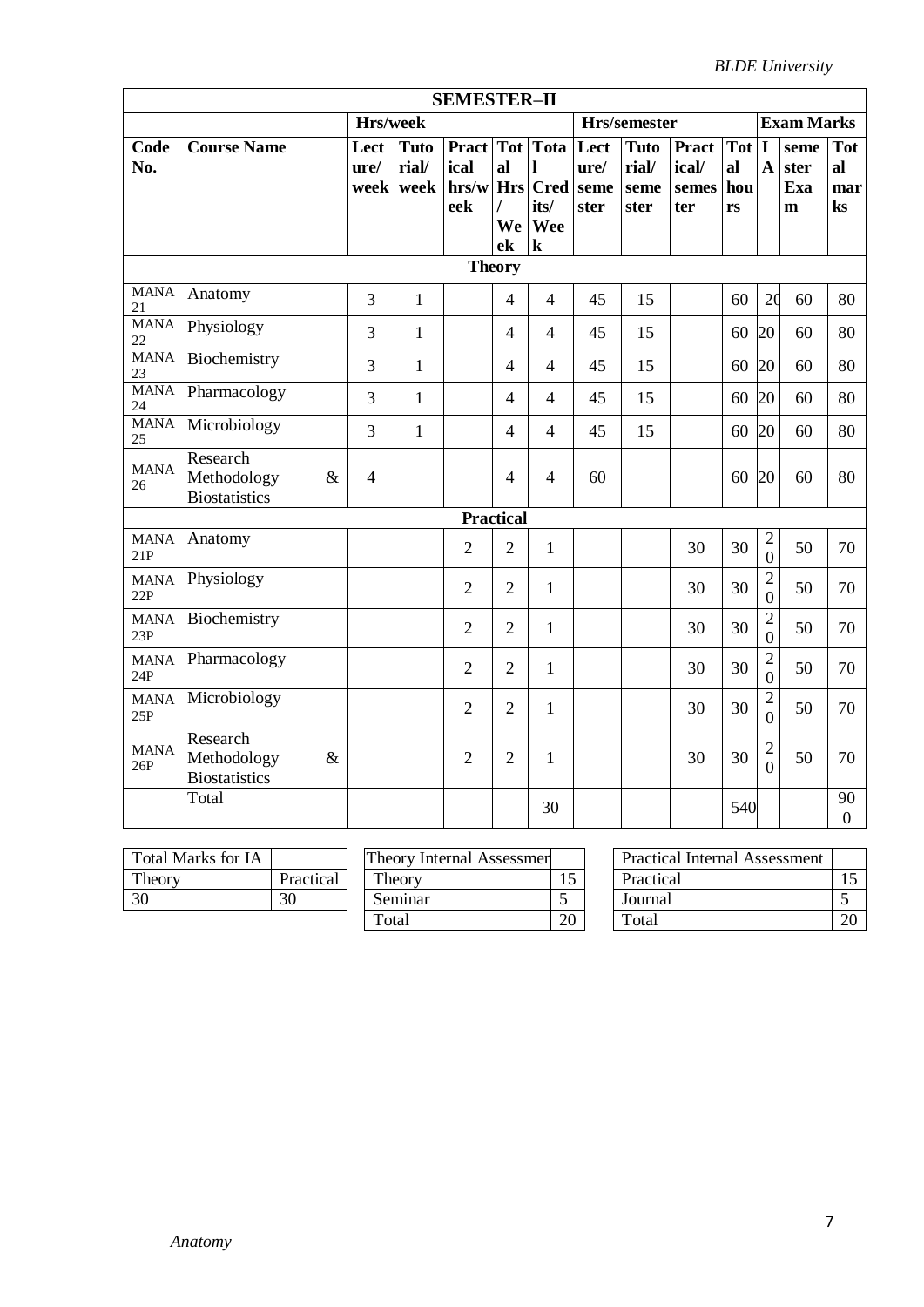## **Rules and Regulations of Curriculum**

#### **M.Sc. Medical Anatomy**

#### **Definitions of Key Words:**

- 1. **Academic Year:** Two consecutive (one odd + one even) semesters constitute one academic year. Choice Based Credit System (CBCS).
- 2. The CBCS provides choice for students to select from the prescribed courses (core, elective or minor or soft skill courses).
- 3. **Course**: Usually referred to, as "papers" is a component of a programme. All courses need not carry the same weight. The courses should define learning objectives and learning outcomes. A course may be designed to comprise lectures/ tutorials/ laboratory work/ outreach activities/ project work/ viva/ seminars/ term papers/assignments/ presentations/ self-study etc. or a combination of some of these.
- 4. **Credit Based Semester System (CBSS):** Under the CBSS, the requirement for awarding a degree or diploma or certificate is prescribed in terms of number of credits to be completed by the students.
- 5. **Credit:** A unit by which the course work is interpreted. It functions the number of hours of instructions required per week. One credit is equivalent to one hour of teaching (lecture or tutorial) or two hours of practical work/field work per week.
- 6. **Cumulative Grade Point Average (CGPA):** It is a measure of overall cumulative performance of a student over all semesters. The CGPA is the sum total of the credit points obtained by the student in various courses in all semesters and the sum of the total credits of all courses in all the semesters.
- 7. **Grade Point:** It is a numerical marking allotted to each letter grade on a 10-point scale.
- 8. **Letter Grade:** It is an appreciated point of the student's performance in a selected course. Grades are denoted by letters O, A+, A, B, C and RA x. Programme: An educational programme leading to award of a Degree certificate.
- 9. **Semester Grade Point Average (SGPA):** It is index of performance of all performance of work in a semester. Its total credit points obtained by a student in various courses registered in a semester and the total course credits taken during that semester. It shall be expressed up to two decimal places.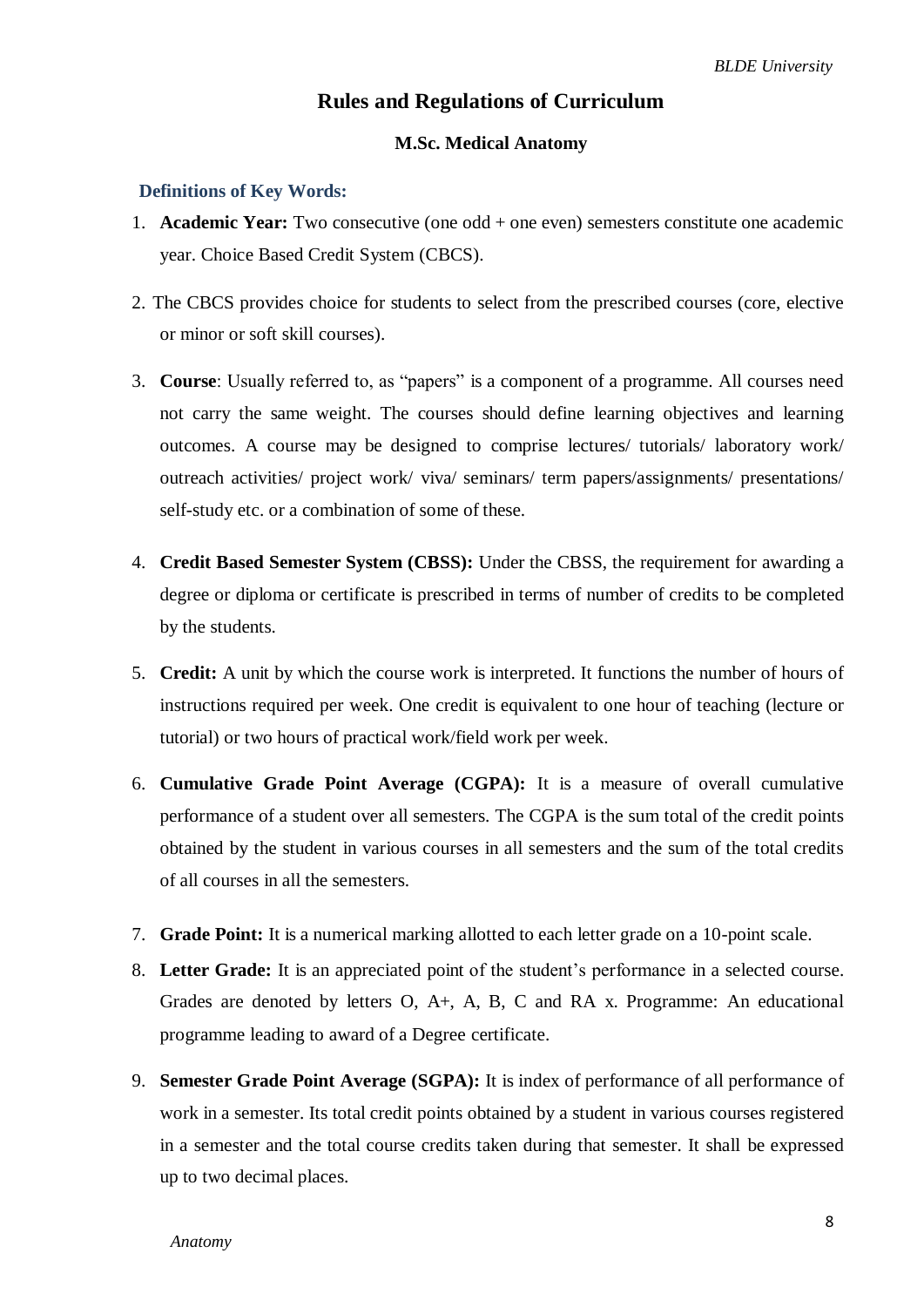10. **Semester:** Each semester will consist of minimum of 180 working days. The odd semester may be scheduled from June/ July to December and even semester from December/ January to June.

#### **Duration of Study:**

The duration of the study for M.Sc. Medical Anatomy will be of 3 years.

#### **Program pattern:**

- First Semester: July
- Second Semester: January
- Third Semester: July
- Fourth Semester: January
- Fifth Semester- July
- Sixth Semester-January

#### **Eligibility Criteria:**

A candidate seeking admission into this course shall have one of the following qualifications a) B.Sc. Degree with life sciences as one of the optional

b) M.B.B.S.

Any of the following bachelor degree passing with not less than II class

- c) B.Sc. graduates of biological Sciences.
- d) B.Sc. Zoology/Microbiology/Botany/Physiology
- e) Other health sciences

f) BHMS

g) BAMS

#### **Medium of Instruction:**

English shall be the Medium of Instruction for all the Subjects of study and for examinations.

**CBCS – Definition and benefits:** Choice Based Credit System is a flexible system of

learning. The distinguishing features of CBCS are the following:

- It permits students to learn at their own pace.
- The electives are selected from a wide range of elective courses offered by the other University Departments.
- Undergo additional courses and acquire more than the required number of credits.
- Adopt an inter-disciplinary and intra-disciplinary approach in learning.
- Make best use of the available expertise of the faculty across the departments or disciplines
- Has an inbuilt evaluation system to assess the analytical and creativity skills of students in addition to the conventional domain knowledge assessment pattern.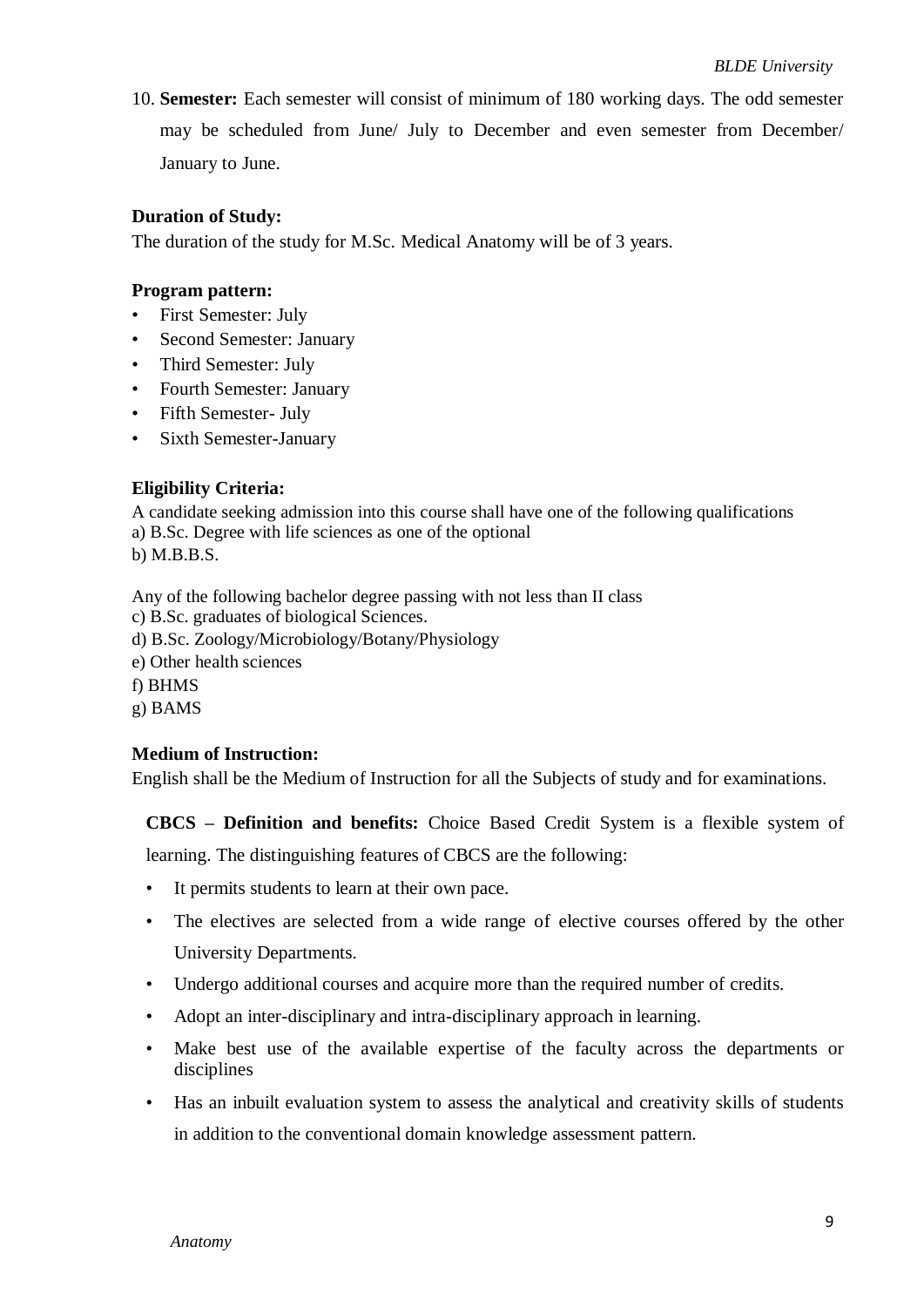#### **Semester System and Choice Based Credit System:**

The semester system initiates the teaching-learning process and screws longitudinal and latitudinal mobility of students in learning. The credit based semester system provides flexibility in designing curriculum and assigning credits based on the course content and hours of teaching. The choice based credit system provides a sun shone" type approach in which the students can take choice of courses, learn and adopt an interdisciplinary approach of learning.

#### **Semesters:**

|                               | <b>PG</b>         |
|-------------------------------|-------------------|
| Odd Semester 1 <sup>st</sup>  |                   |
| semester                      | $July - December$ |
| Odd Semester 3rd,             |                   |
| $5th$ semesters               |                   |
| Even Semester $2nd$ , $4th$ , | December - June   |
| 6 <sup>th</sup> semesters     |                   |

#### **An academic year consists of two semesters:**

#### **Credits:**

Credit defines the coefficient of contents/syllabus prescribed for a course and determines the number of hours of instruction required per week. Thus, normally in each of the courses, credits will be assigned on the basis of the number of lectures/ tutorial laboratory work and other forms of learning required, to complete the course contents in a 15-20 week schedule:

- a. *1 credit =* 1 hour of lecture per week
- b. **3 credits** = 3 hours of instruction per week
- $\checkmark$  Credits will be assigned on the basis of the lectures (L) / tutorials (T) / Clinical Training (CR) / laboratory work (P) / Research Project (RP) and other forms of learning in a 15- 20 week schedule L - One credit for one hour lecture per week
- c. **P/T -** One credit for every two hours of laboratory or practical
- d. **CR -** One credit for every three hours of Clinical training/Clinical rotation/posting
- e. **RP**  One credit for every two hours of Research Project per week Max Credit 20- 25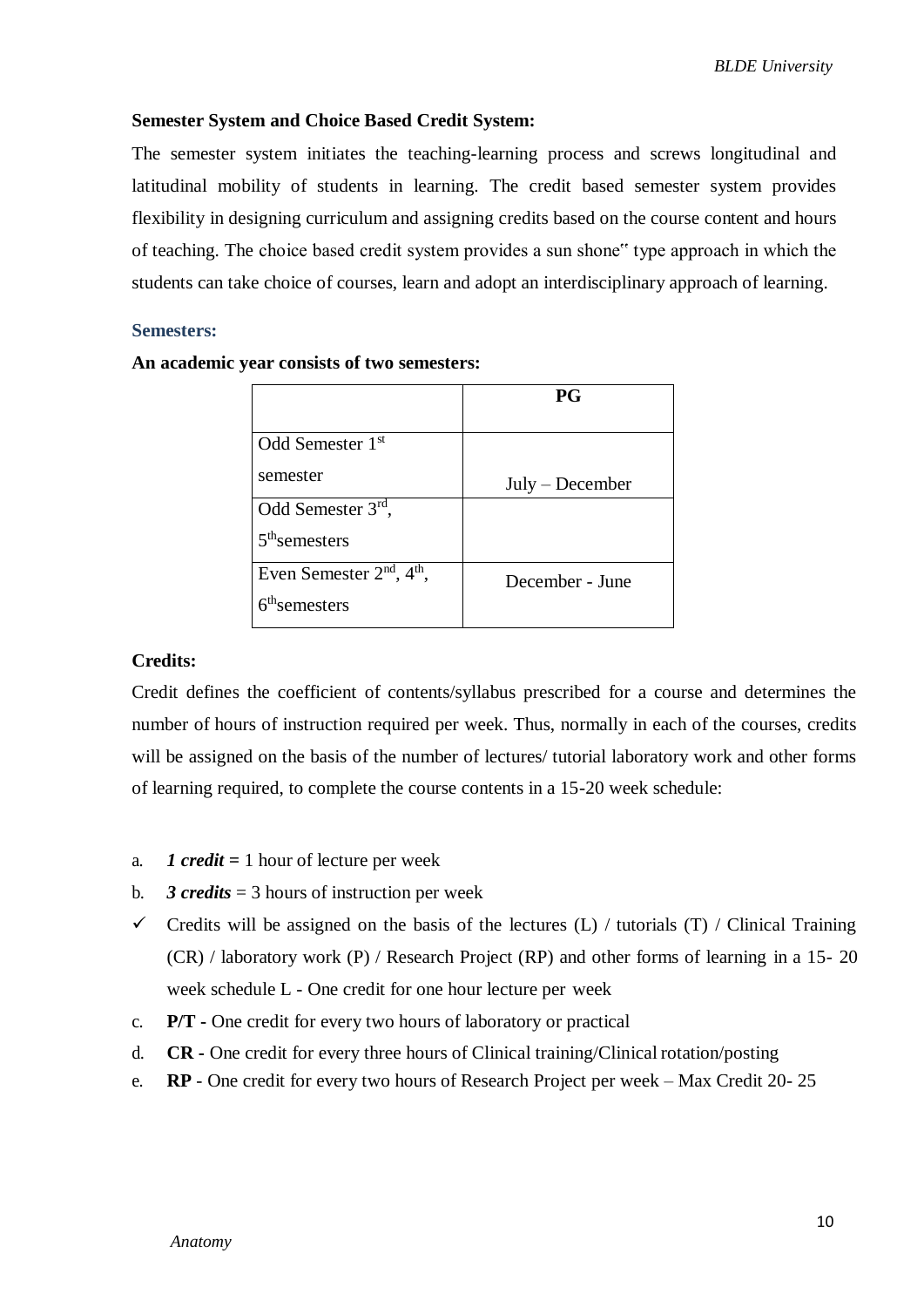|          |        |                                     |         | Lecture - L   Tutorial - T   Practical - P   Clinical Training | <b>Research</b> |
|----------|--------|-------------------------------------|---------|----------------------------------------------------------------|-----------------|
|          |        |                                     |         | <b>Rotation-CT/CR</b>                                          | Project–RP $*$  |
| 1 Credit | 1 Hour | 2 Hours                             | 2 Hours | 3 Hours                                                        | 2 Hours         |
| $RP^*$   |        | Maximum Credit $20 - 25$ / Semester |         |                                                                |                 |

**Types of Courses**: Courses in a programme may be of three kinds:

- o **Core Course**
- o **Elective Course**
- o **Ability Enhancement Compulsory Courses**

**Core Course:** A course, which should compulsorily be studied by a candidate as a basic requirement is termed as a Core course. There may be a Core Course in every semester. This is the course which is to be compulsorily studied by a student as a basic requirement to complete programme of respective study.

**Elective Course:** A course which can be chosen from a very specific or advanced the subject of study or which provides an extended scope or which enables an exposure to some other domain or expertise the candidates ability is called an Elective Course.

**Discipline Specific Elective (DSE) Course:** Elective courses offered by the main subject of study are referred to as Discipline Specific Elective. The University / Institute may also offer discipline related Elective courses of interdisciplinary nature. An elective may be "Discipline Specific Electives (DSE)" gazing on those courses which add intellectual efficiency to the students.

**Dissertation / Project:** An Elective/Core course designed to acquire special / advanced knowledge, such as supplement study / support study to a project work, and a candidate studies such a course on his own with an advisory support by a teacher / faculty member is called dissertation / project.

**Generic Elective (GE) Course:** An elective course chosen generally from an unrelated discipline/subject, with an intention to seek exposure is called a Generic Elective. P.S.: A core course offered in a discipline / subject may be treated as an elective by other discipline / subject and vice versa and such electives may also be referred to as Generic Elective.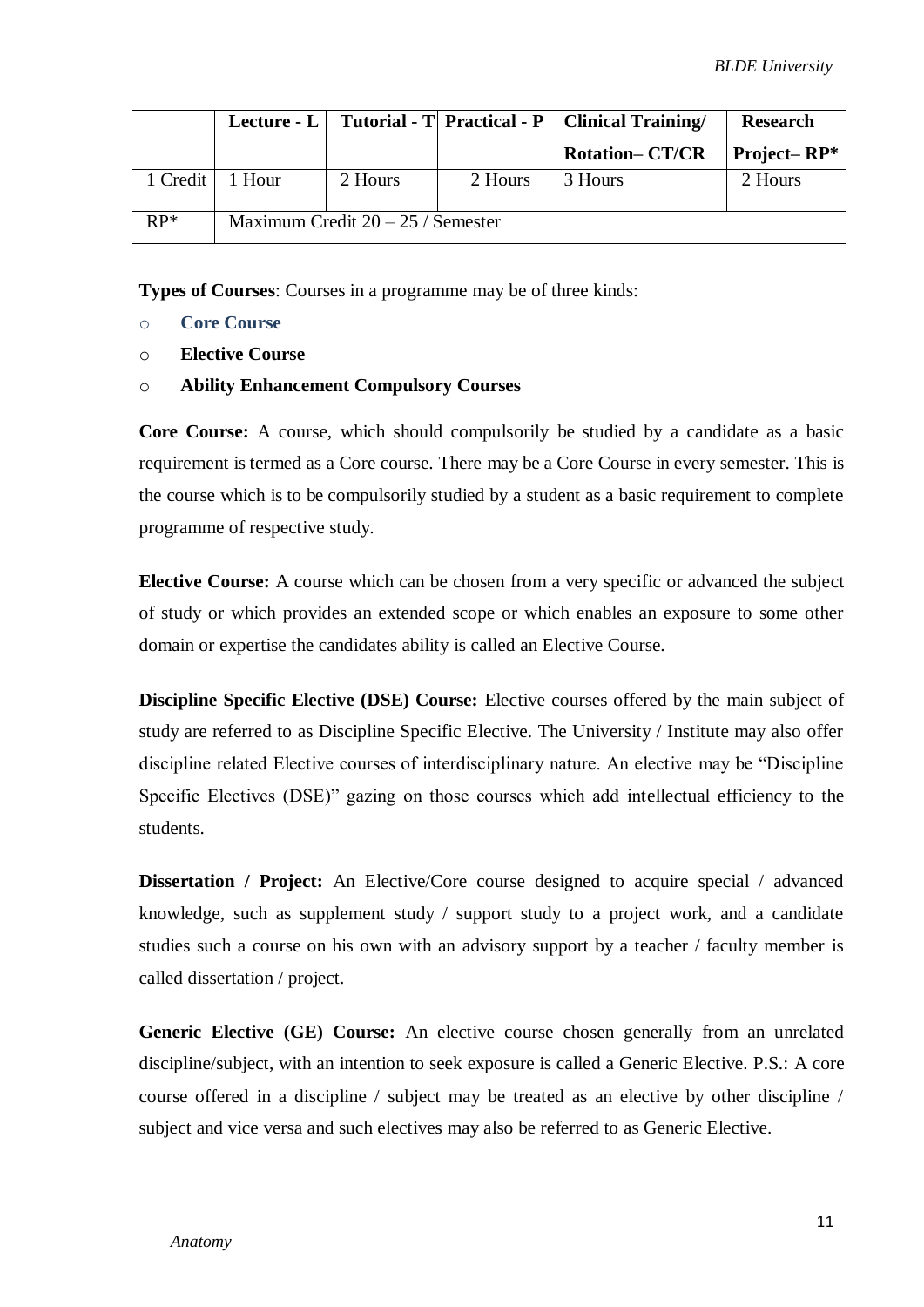**Ability Enhancement Compulsory Courses:** The Ability Enhancement (AE) Courses may be of two kinds: Ability Enhancement Compulsory Courses (AECC) and Skill Enhancement Courses (SEC).

"AECC" courses are the courses based upon the content that leads to Knowledge enhancement (i) Environmental Science and (ii) English/MIL Communication. These are mandatory for all disciplines.

**Assigning Credit Hours per Course:** While there is flexibility for the departments in allocation of credits to various courses offered, the general formula would be:

- All core course should be restricted to a maximum of 4 credits.
- All electives should be restricted to a maximum of 3 credits.
- All ability enhancement course should be restricted to a maximum of 2 credits.
- Projects should be restricted to a maximum of 20-25 credits.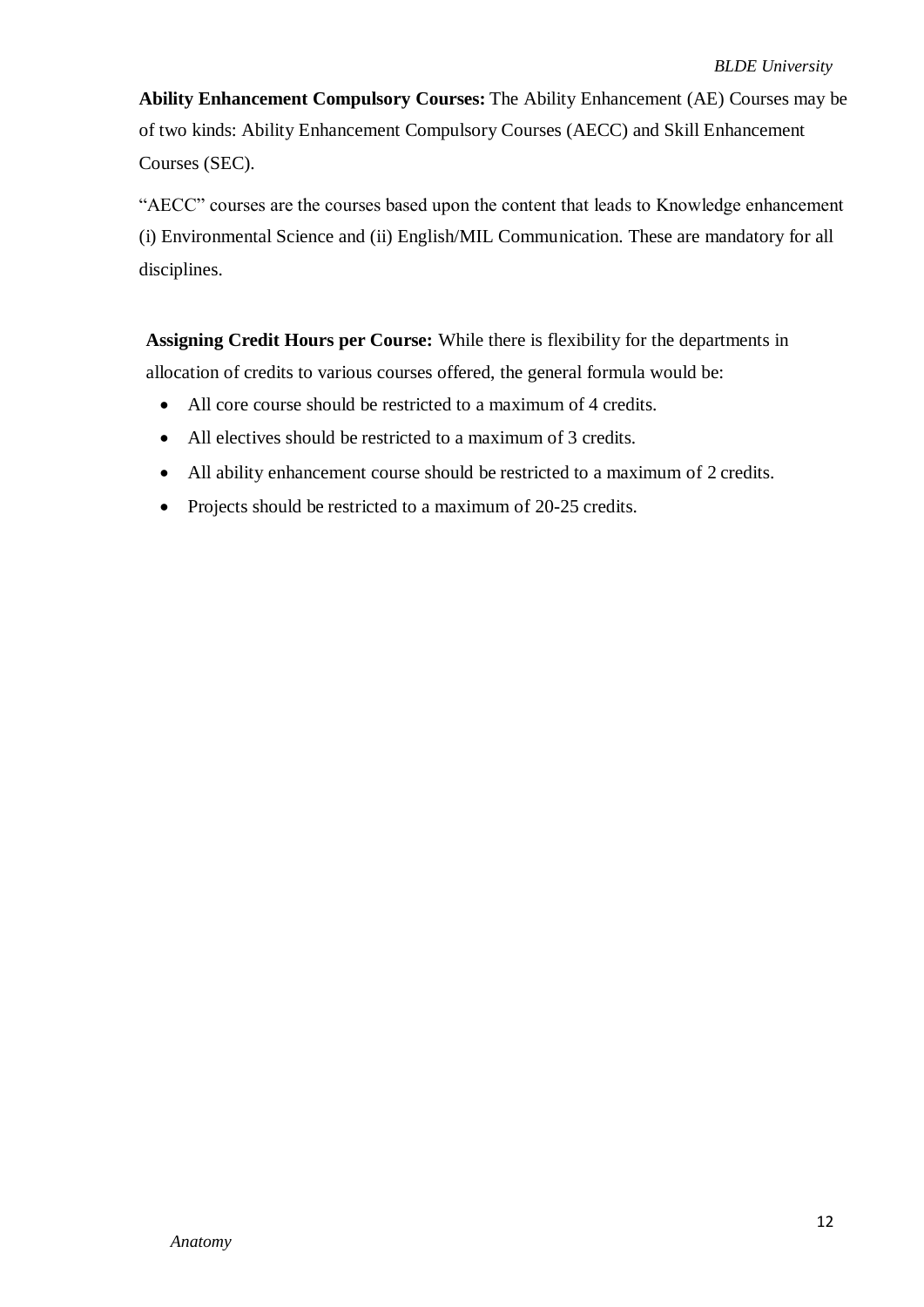## **Rules and Regulation for Examination of M.Sc. Medical Anatomy under CBCS Pattern**

- **1. Title of the Programme offered**: M.Sc. Medical Anatomy
- **2. Duration of theProgramme:** Three years.
- **3. Medium of instruction:** The medium of instruction and examination shall be in English

#### **4. Letter Grades and Grade Points:**

Adopted the UGC recommended system of awarding grades and CGPA under Choice Based Credit Semester System.

- 4.1 Would be following the absolute grading system, where the marks are compounded to grades based on pre-determined class intervals.
- 4.2 The UGC recommended 10-point grading system with the following letter grades will be followed:

| <b>Table 1: Grades and Grade Points:</b> |  |
|------------------------------------------|--|
|------------------------------------------|--|

| <b>Letter Grade</b>            | <b>Grade Point</b> |  |  |
|--------------------------------|--------------------|--|--|
| $O$ (Outstanding)              | 10                 |  |  |
| $A+$ (Excellent)               | 9                  |  |  |
| A (Very Good)                  | 8                  |  |  |
| B (Good)                       | 7                  |  |  |
| C (Above Average)              | 6                  |  |  |
| F (Fail)/ RA (Reappear)        |                    |  |  |
| Ab (Absent)                    |                    |  |  |
| Not Completed (NC)             |                    |  |  |
| $RC$ (<50% in attendance or in |                    |  |  |
| Internal Assessment)           |                    |  |  |

- 4.3 A student obtaining Grade F/RA will be considered failed and will require reappearing in the examination.
- 4.4 Candidates with NC grading are those detained in a course (s); while RC indicate student not fulfilling the minimum criteria for academic progress or less than 50% attendance or less than 50% in internal assessments (IA). Registrations of such students for the respective courses shall be treated as cancelled. If the course is a core course, the candidate has to re-register and repeat the course when it is offered next time.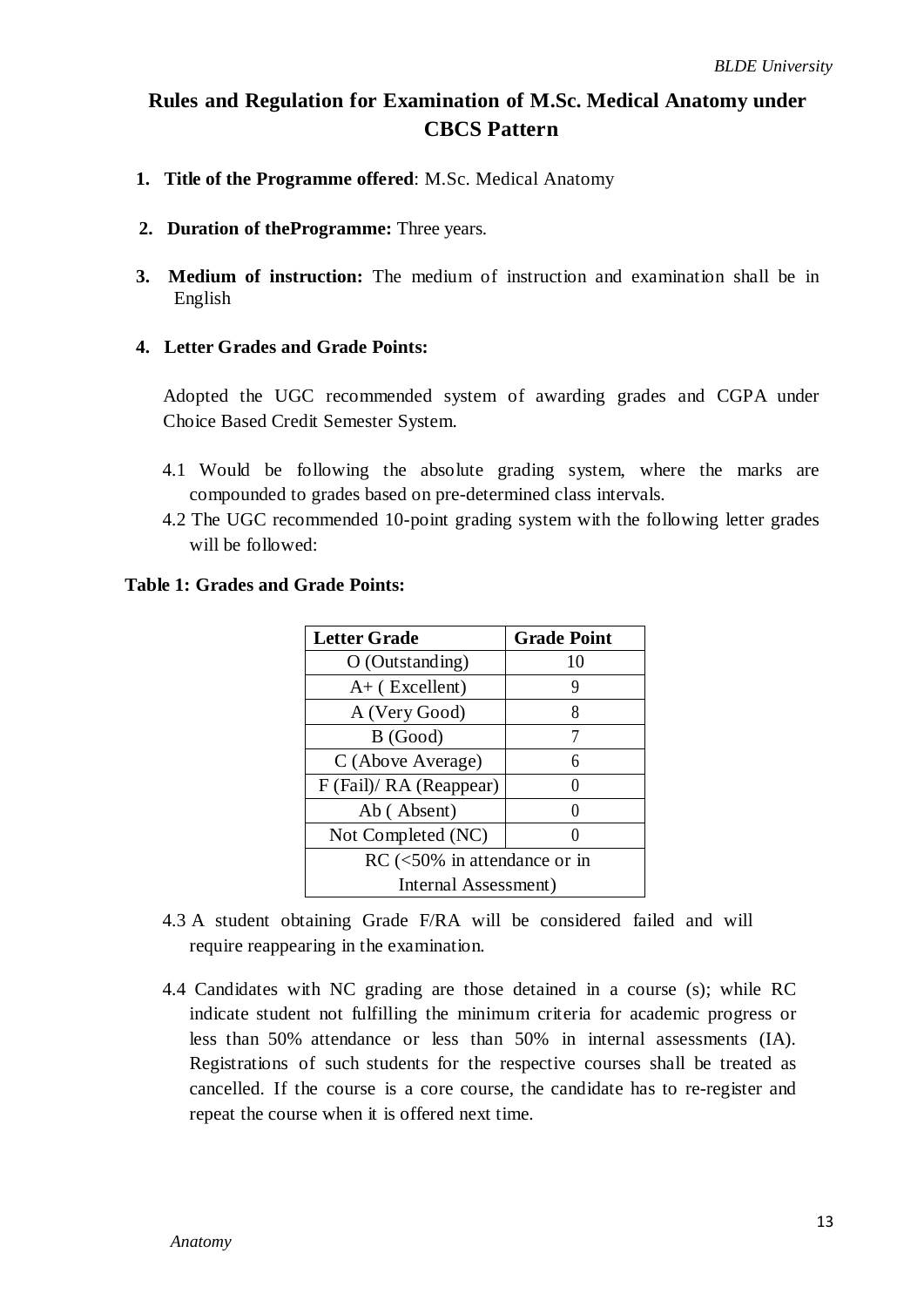#### **5. CBCS Grading System - Marks Equivalence Table**

5.1 Table 2: Grades and Grade Points

| <b>Letter Grade</b>           | Grade | % of Marks   |  |
|-------------------------------|-------|--------------|--|
| $O$ (Outstanding)             | 10    | 86-100       |  |
| $A+$ (Excellent)              | 9     | 70-85        |  |
| A (Very Good)                 | 8     | $60 - 69$    |  |
| B (Good)                      | 7     | $55 - 59$    |  |
| $C$ (Above Average) –         | 6     | $50 - 54$    |  |
| Passing criteria for          |       |              |  |
| <b>M.Sc. Medical</b>          |       |              |  |
| Anatomy                       |       |              |  |
| $F$ (Fail) $)/ RA$ (Reappear) |       | Less than 50 |  |
| Ab (Absent)                   |       |              |  |
| NC- not completed             |       |              |  |
| <b>RC</b> - Repeat the Course |       |              |  |

5.2 Table 3: Cumulative Grades and Grade Points

| <b>Letter Grade</b> | <b>Grade Point</b> | <b>CGPA</b>    |
|---------------------|--------------------|----------------|
| $O$ (Outstanding)   | 10                 | $9.01 - 10.00$ |
| $A+$ (Excellent)    |                    | $8.01 - 9.00$  |
| A (Very Good)       |                    | $7.01 - 8.00$  |
| B(Good)             |                    | $6.00 - 7.00$  |
| C (Above Average)   |                    | $5.01 - 6.00$  |

- **6. Assessment of a Course:** Evaluation for a course shall be done on a continuous basis. Uniform procedure will be adopted under the CBCS to conduct internal assessments (IA), followed by one end-semester university examination (ES) for each course.
	- 6.1 For all category of courses offered (Theory, Practical, Discipline Specific Elective [DE] ; Generic Elective [GE] and Ability Enhancement Courses [AE]; Skills Enhancement Courses [SE] Theory or P (Practical) & RP( Research Project), assessment will comprise of Internal Assessment (IA) in the form of continuous comprehensive evaluation and mid-semester exam, end–semester (ES) examination or college exam as applicable.
	- 6.2 Courses in programs wherein Theory and Practical/Clinical are assessed jointly. The minimum passing head has to be 50% Grade each for theory and practical's separately. RA grade in any one of the components will amount to reappearing in both components. i.e. theory and practical.
	- 6.3 Evaluation for a course with clinical rotation or clinical training will be done on a continuous basis.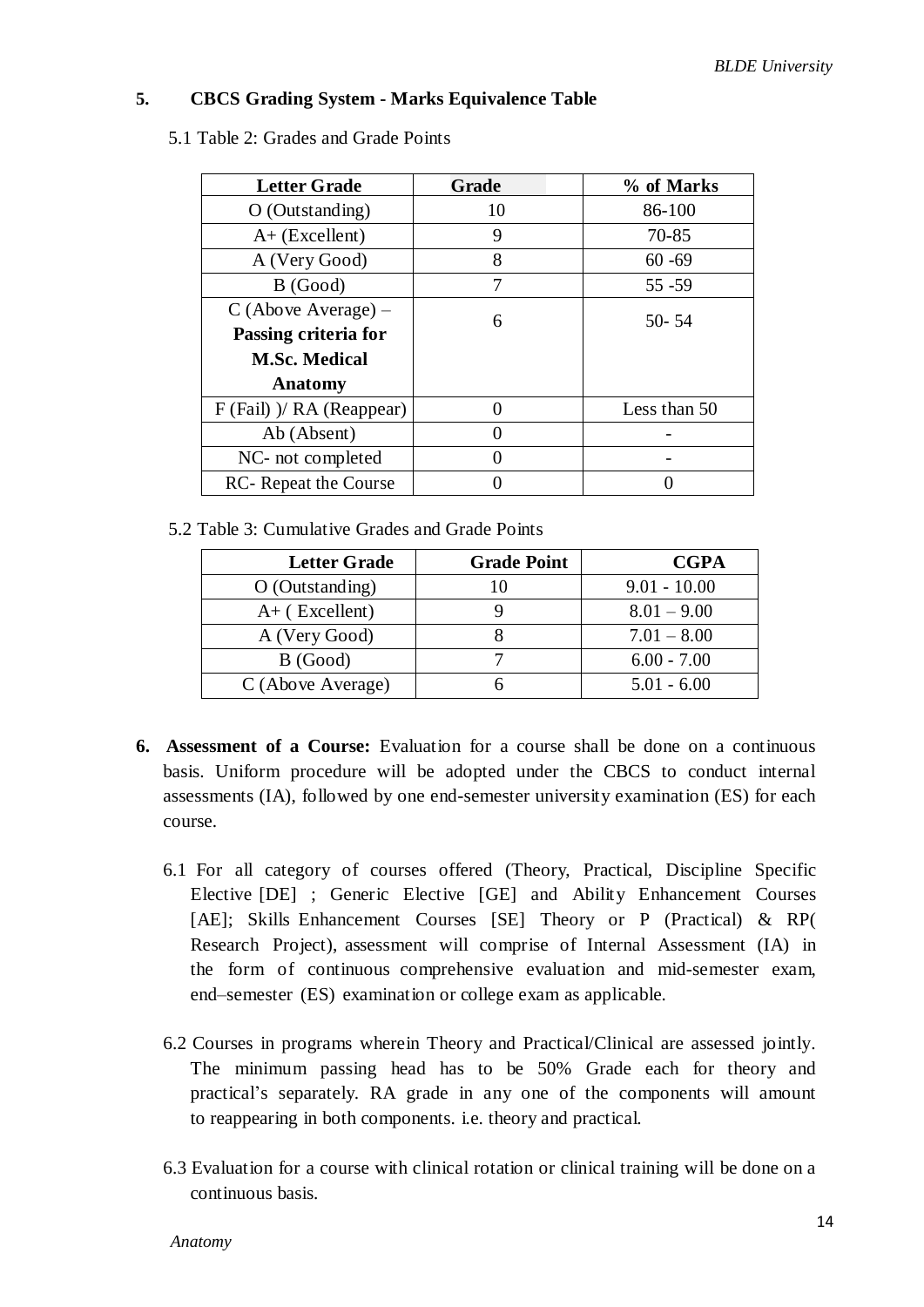#### **7. Eligibility to appear for the end-semester examinations for a course includes**:

- 7.1 Candidates having ≥ 75% attendance and obtaining the minimum 40% in internal assessment in each course to qualify for appearing in the endsemester university examinations.
- 7.2 The students desirous of appearing for university examination shall submit the application form duly filled along with the prescribed examination fee.
- 7.3 Incomplete application forms or application forms submitted without prescribed fee or application form submitted after due date will be rejected and student shall not be allowed to appear for examination.

#### **8. Passing Heads**

- 8.1 Courses where theory and practical are involved, the minimum passing head shall be 50% in total including the internal assessment.
- 8.2 Elective subjects the minimum prescribed marks for a pass in elective subject should be 50%. The marks obtained in elective subjects should be communicated to the university before the commencement of the university examination.
- **9 Detention:** A student not meeting any of the above criteria maybe detained (NC) in that particular course for the semester. In the subsequent semester, such a candidate requires improvement in all, including attendance and/or IA minimum to become eligible for the next end-semester examination.
- **10** The maximum duration for completing the program will be 6 years (minimum duration of program x 2) i.e.  $(3x2) = 6$  years, failing which his/her registration will be cancelled. Full fees of entire program of 3 years may be liable to be paid by the students.

#### **11 Carry over benefit:**

- 11.1 A student will be allowed to keep term for Semester II irrespective of number of heads of failure in Semester I.
- 11.2 A student will be allowed to keep term for Semester III if she/he passes each Semester I and II OR fails in not more than 2 courses each in semester I and II.
- 11.3 Student will be allowed to keep term for Semester IV irrespective of number of heads of failure in Semester III. However, student must mandatorily have passed each course of Semester I and II in order to appear for Semester IV exam.
- 11.4 Student will be allowed to keep term for Semester V, if she/he passes Semester I,II, III and IV OR has passed in all courses of Semester I and II and fails in not more than two courses each of Semester III and IV.
- 11.5 Student will be allowed to keep term for Semester VI, irrespective of number of heads of failure in Semester V. However, student must mandatorily have passed each course of Semester I, II, III and IV in order to appear for Semester VI exam.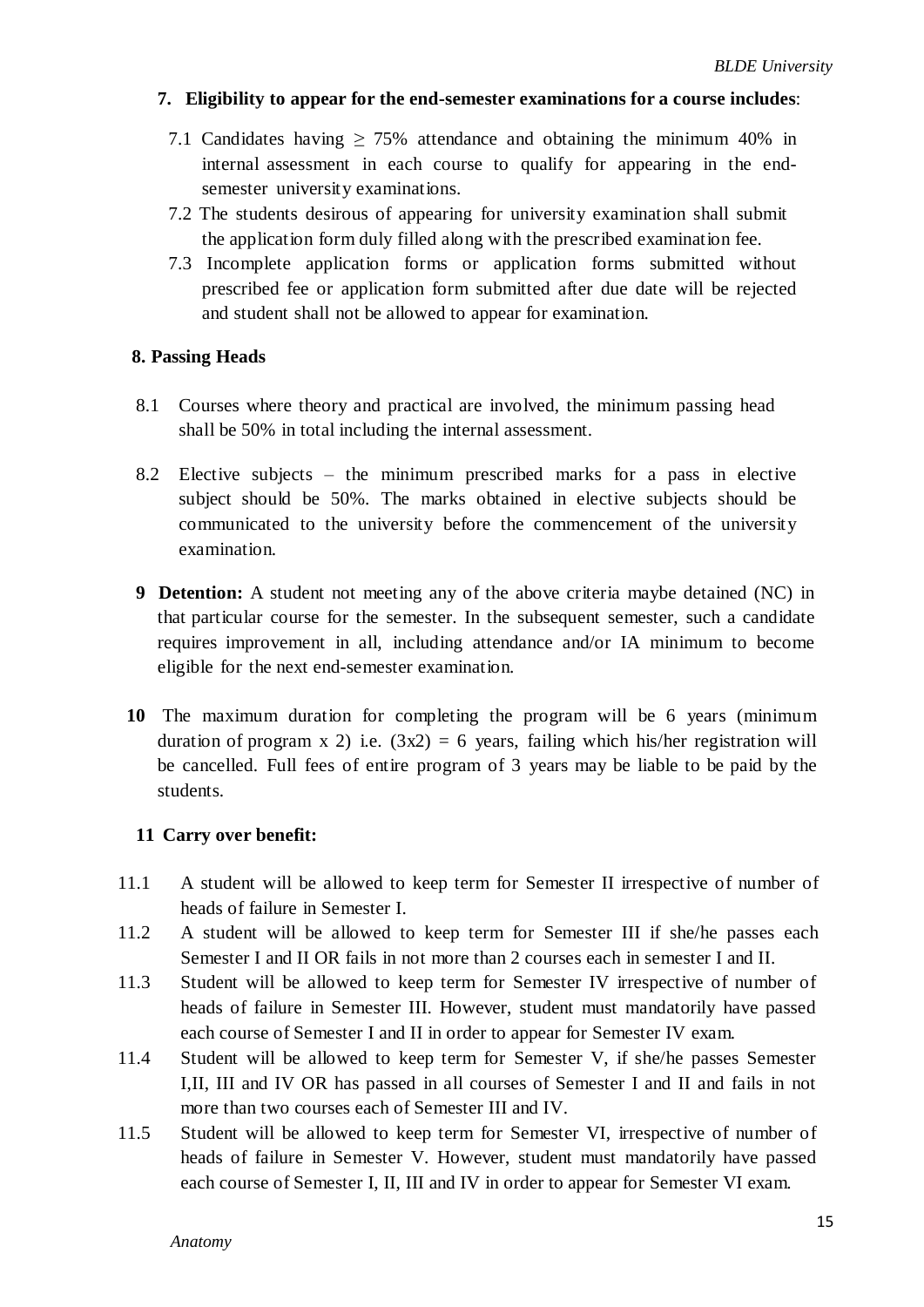#### **12 Grace Marks for PG Courses:**

- 12.1 A student shall be eligible for grace marks, provided he/she appeared in all the papers prescribed for the examination.
- 12.2 Maximum up to 5 grace marks may be allowed for passing, spread over between subjects.
- 12.3 No grace marks will be awarded in internal evaluation.

#### **13 University End-Semester Examinations**

- 13.1 There will be one final university examination at the end of every semester.
- 13.2 A student must have minimum 75% attendance (Irrespective of the type of absence) in theory and practical in each subject to be eligible for appearing the University examination.
- 13.3 The Principal / Director shall send to the university a certificate of completion of required attendance and other requirements of the applicant as prescribed by the university, two weeks before the date of commencement of the written examination.
- 13.4 A student shall be eligible to sit for the examination only, if she / he secure a minimum of 40% in internal assessment (individually in theory and practical as applicable). Internal examinations will be conducted at college/ department level.
- 13.5 Notwithstanding any circumstances, a deficiency of attendance at lectures or practical maximum to the extent of 10% - may be condoned by the Principal / Director.
- 13.6 If a student fails either in theory or in practical, he/ she have to re-appear for both.
- 13.7 There shall be no provision of re-evaluation of answer sheets. Student may apply to the university following due procedure for recounting of theory marks in the presence of the subject experts.
- 13.8 Internal assessment shall be submitted by the Head of the Department to the University through Dean at least two weeks before commencement of University theory examination.
	- **14. Supplementary examination:** The supplementary examination will be held in the next semester. Eligibility to appear for supplementary examination will be as per rule number 11.1-11.5.

#### **15. Re-Verification**

There shall be provision of re-totaling of the answer sheets; candidate shall be permitted to apply for recounting/re-totaling of theory papers within 8 days from the date of declaration of results.

**16. Scheme of University Exam Theory PG Program:** General structure / patterns for setting up question papers for Theory / Practical courses, for PG program are given in the following tables. Changes may be incorporated as per requirements of specific courses.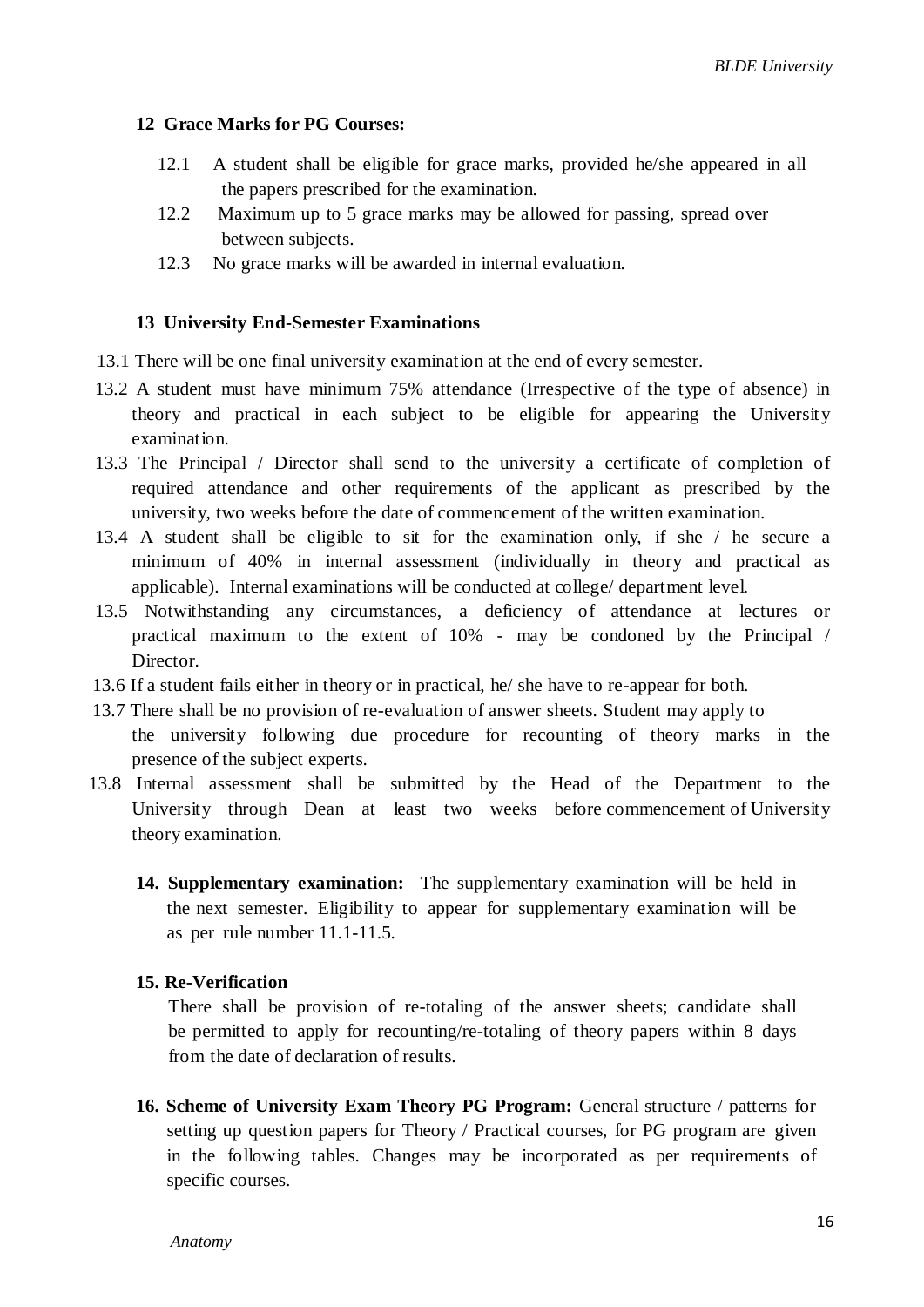## **Dissertation work:**

During the course of study every candidate has to prepare a dissertation work on a selected topic under the guidance of a recognized post-graduate teacher. The dissertation is aimed to train a post graduate student in research methods and techniques. It includes identification of a problem, formulation of a hypothesis, search and review of literature, getting acquainted with recent advances, designing of a research study, collection of data, critical analysis, and comparison of results and drawing conclusions.

Every candidate shall submit to the Registrar (Academics) of the University in the prescribed proforma, a synopsis containing particulars of proposed dissertation work within six months from the date of commencement of the II year on or before the dates notified by the University. The synopsis shall be sent through the proper channel. Such synopsis will be reviewed and the dissertation topic will be registered by the University. No change in the dissertation topic or guide shall be made without prior approval of the University.

## **The dissertation should be written under the following headings**

- 1. Introduction
- 2. Aims or Objectives of study
- 3. Review of Literature
- 4. Material and Methods
- 5. Results
- 6. Discussion
- 7. Conclusion
- 8. Summary
- 9. References
- 10. Tables
- 11. Annexure

Six copies of dissertation thus prepared shall be submitted to the Controller of Examinations six months before final examination on or before the dates notified by the University.

The dissertation shall be valued by examiners appointed by the University. Approval of dissertation work is an essential precondition for a candidate to appear in the University examination.

A Co-guide may be included provided the work requires substantial contribution from a sister department or from another medical institution recognized for teaching/training. The co-guide shall be a recognized post graduate teacher of the University.

Change of guide: In the event of a registered guide leaving the college for any reason or in any other event, guide may be changed with prior permission from the university.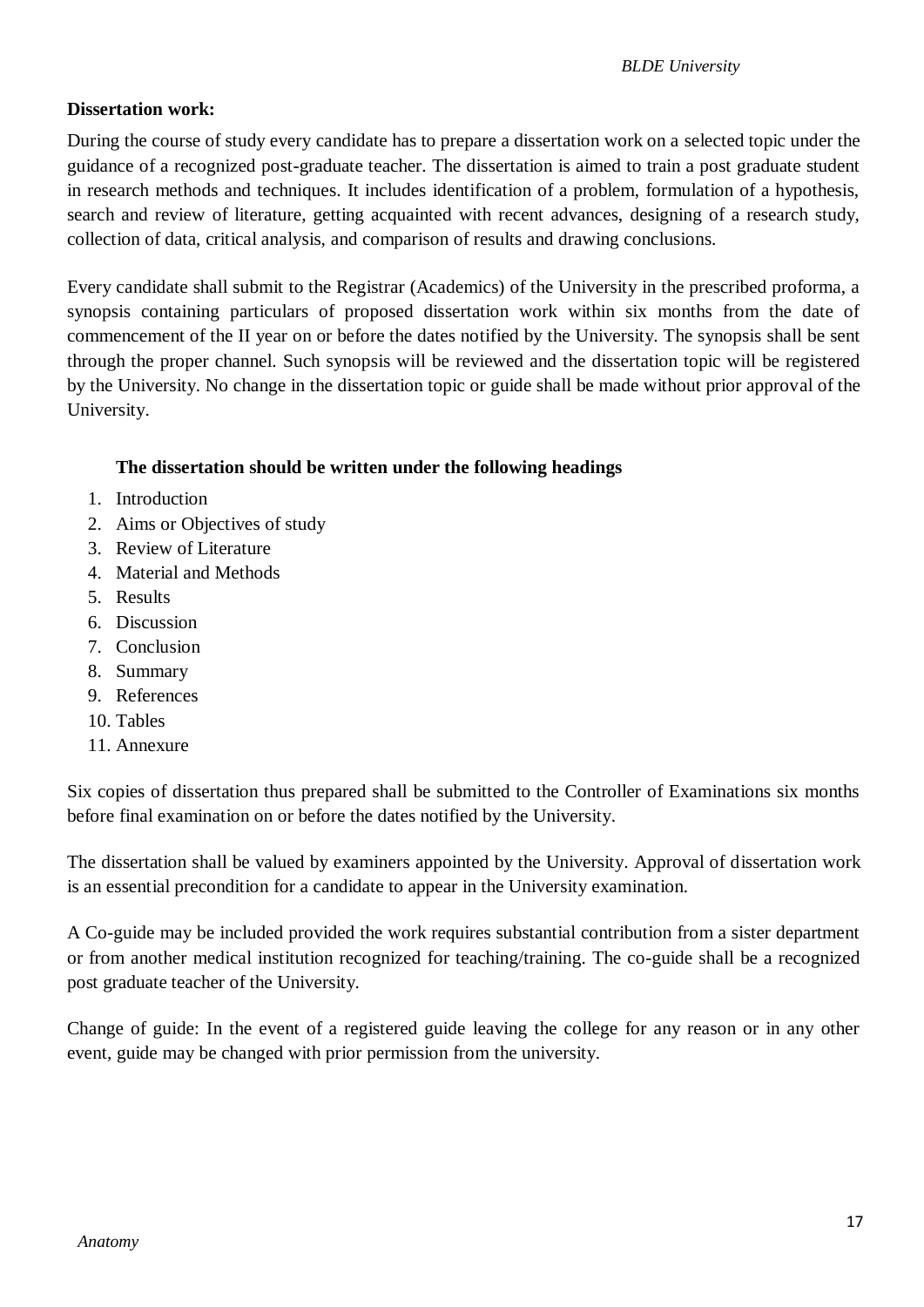#### **18. Eligibility for award of degree**

18.1 A candidate shall have passed in all the subjects of all semester's I-VI, submitted research project report to be eligible for award of M.Sc. Medical Anatomy degree.

The performance of a candidate in a course will be indicated as a letter grade, whereas grade point will indicate the position of the candidate in that batch of candidates. A student is considered to have completed a course successfully and earned the prescribed credits if he/she secures a letter grade other than F/RA. A letter grade RA in any course implies he/she has to Re-appear for the examination to complete the course.

- 18.2 The RA grade once awarded in the grade card of the student is not deleted even when he/she completes the course successfully later. The grade acquired later by the student will be indicated in the grade sheet of the subsequent semester in which the candidate has appeared for clearance in supplementary exams
- 18.3 If a student secures RA grade in the Project Work/Dissertation, he/she shall improve it and resubmit it, if it involves only rewriting / incorporating the revisions suggested by the evaluators. If the assessment indicates lack of student performance or data collection then the student maybe permitted to re-register by paying the prescribed re-registration fee and complete the same in the subsequent semesters.
- A candidate shall be declared to have passed the examination if he/she obtains the following minimum qualifying grade / marks:-
- (a) For Core courses CT (Core Theory), CL (Core Lab), DE (Discipline centric Electives), clinical rotation shall obtain Grade B (50 % of marks) in the University End Semester Examination (ES) and in aggregate in each course which includes both Internal Assessment and End Semester Examination.
- (b) For Generic Electives (GE), Ability Enhancement (AE) and Skill Enhancement (SE) courses student shall obtain Grade D (40 % of marks) in the College Examination.

#### **Computation of SGPA and CGPA**

- The UGC recommends the following procedure to compute the Semester Grade Point Average (SGPA) and Cumulative Grade Point Average (CGPA):
- i. The SGPA is the ratio of sum of the product of the number of credits with the grade points scored by a student in all the courses taken by a student and the sum of the number of credits of all the courses undergone & earned by a student, i.e.,

SGPA  $(Si) = \sum (Ci \times Gi) / \sum Ci$ 

Where Ci is the number of credits of the ith course and Gi is the grade point scored by the student in the ith course.

ii. The CGPA is also calculated in the same manner taking into account all the courses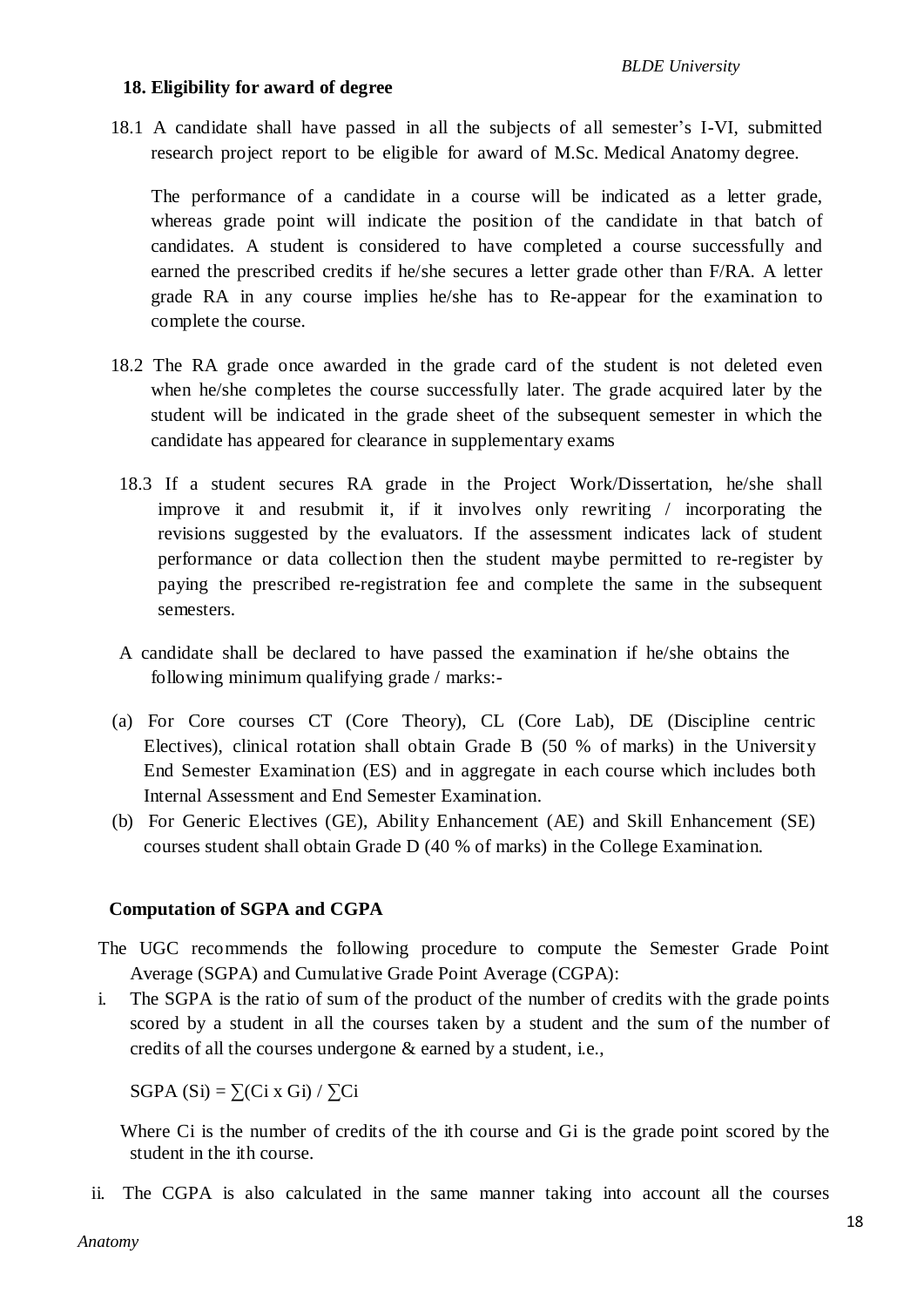undergone & earned by a student over all the semesters of a programme, i.e.

 $CGPA = \sum (Ci \times Si) / \sum Ci$ 

Where Si is the SGPA of the ith semester and Ci is the total number of credits in that semester.

iii. The SGPA and CGPA shall be rounded off to 2 decimal points and reported in the transcripts.

| Course                                                       | <b>Credit</b> | <b>Grade Letter</b> | <b>Grade Point</b> | <b>Credit Point (Credit x Grade)</b> |
|--------------------------------------------------------------|---------------|---------------------|--------------------|--------------------------------------|
| Course 1                                                     | 3             | A                   | 8                  | $3 X 8 = 24$                         |
| Course 2                                                     | 4             | $B+$                |                    | $4 X 7 = 28$                         |
| Course 3                                                     | 3             | B                   | 6                  | $3 X 6 = 18$                         |
| Course 4                                                     | 3             |                     | 10                 | $3 X 10 = 30$                        |
| Course 5                                                     | 3             | C                   | 5                  | $3 X 5 = 15$                         |
| Course 6                                                     | 4             | B                   | 6                  | $4 X 6 = 24$                         |
|                                                              | 20            |                     |                    | 139                                  |
| <b>Illustration for SGPA</b><br>Thus, $SGPA = 139/20 = 6.95$ |               |                     |                    |                                      |

Illustration of Computation of SGPA and CGPA

| <b>Semester 1</b>            | <b>Semester 2</b> | <b>Semester 3</b> | <b>Semester 4</b> |  |
|------------------------------|-------------------|-------------------|-------------------|--|
| Credit : 20                  | Credit : 22       | Credit : 25       | Credit : 26       |  |
| SGPA: 6.9                    | SGPA: 6.8         | SGPA: 6.6         | SGPA: 6.0         |  |
| Semester 5                   | Semester 6        |                   |                   |  |
| Credit : 26                  | Credit : 25       |                   |                   |  |
| SGPA: 6.3                    | SGPA: 8.0         |                   |                   |  |
| <b>Illustration for CGPA</b> |                   |                   |                   |  |

Thus,

 $20 \times 6.9 + 22 \times 6.8 + 25 \times 6.6 + 26 \times 6.0 + 26 \times 6.3 + 25 \times 8.0$ 

 $CGPA =$   $= 6.75/B +$ 

144

ii. Transcript: Based on the above recommendations on Letter grades, grade points and SGPA and CGPA, the transcript for each semester and a consolidated transcript indicating the performance in all semesters may be issued.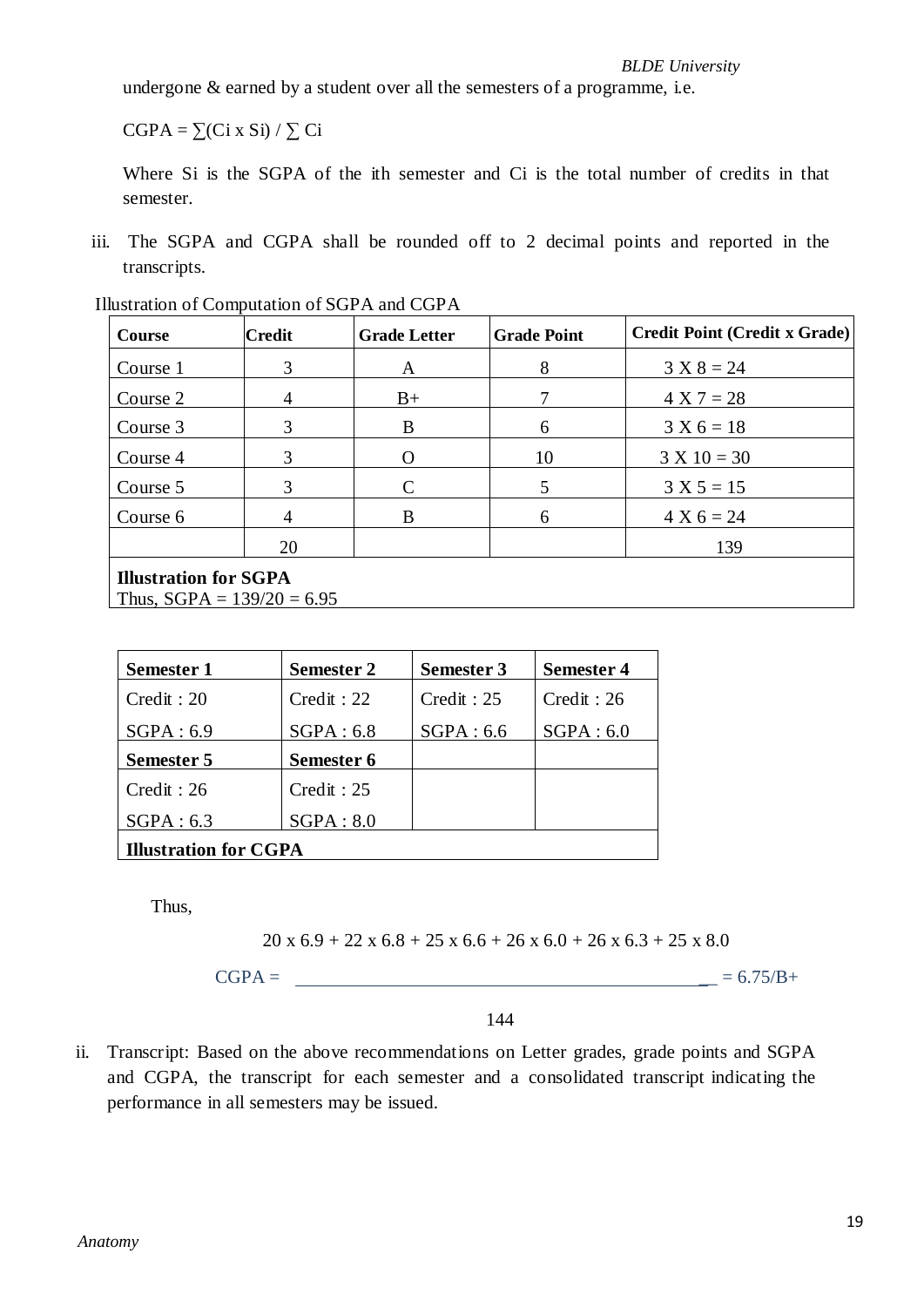#### **Course Registration**

- 17.1. After admission to a Program, a student identity number is generated .This PRN number may be used in the process of registration for a course.
- 17.2 The registration process is a registration for the courses in a semester. The registration card is generated after a student completes the choice of electives. Every student shall register for the stipulated number of Courses/Credits semester wise even if electives are not prescribed in their regulations for the said semester. Every student must register for Elective/Ability Enhancement Courses semester-wise for the courses he/she intends to undergo in that semester within two weeks of commencement of the semester.
	- The list of students registered for each elective will be communicated to the HoDs/ Course Chairpersons. Students will be requested to authenticate the chosen electives by appending their signature in acceptance with approval by the HoDs/ Course Chairpersons. A soft copy of the registered students will be submitted to the elective course offering departments for their official use.

#### **Re - Entry after Break of Study:**

The University regulations for readmission are applicable for a candidate seeking re-entry to a program.

- a) Students admitted the program and absenting for more than 3 months must seek readmission into the appropriate semester as per university norms.
- b) The student shall follow the syllabus in vogue (currently approved / is being followed) for the program.
- c) All re-admissions of students are subject to the approval of the Vice-Chancellor.

#### **Ranking**

The first two ranks of the programme will be decided on the basis of grades of CGPA in the courses (core and DE courses only). In case of a tie, marks % [of core and DE courses only] will be taken into account.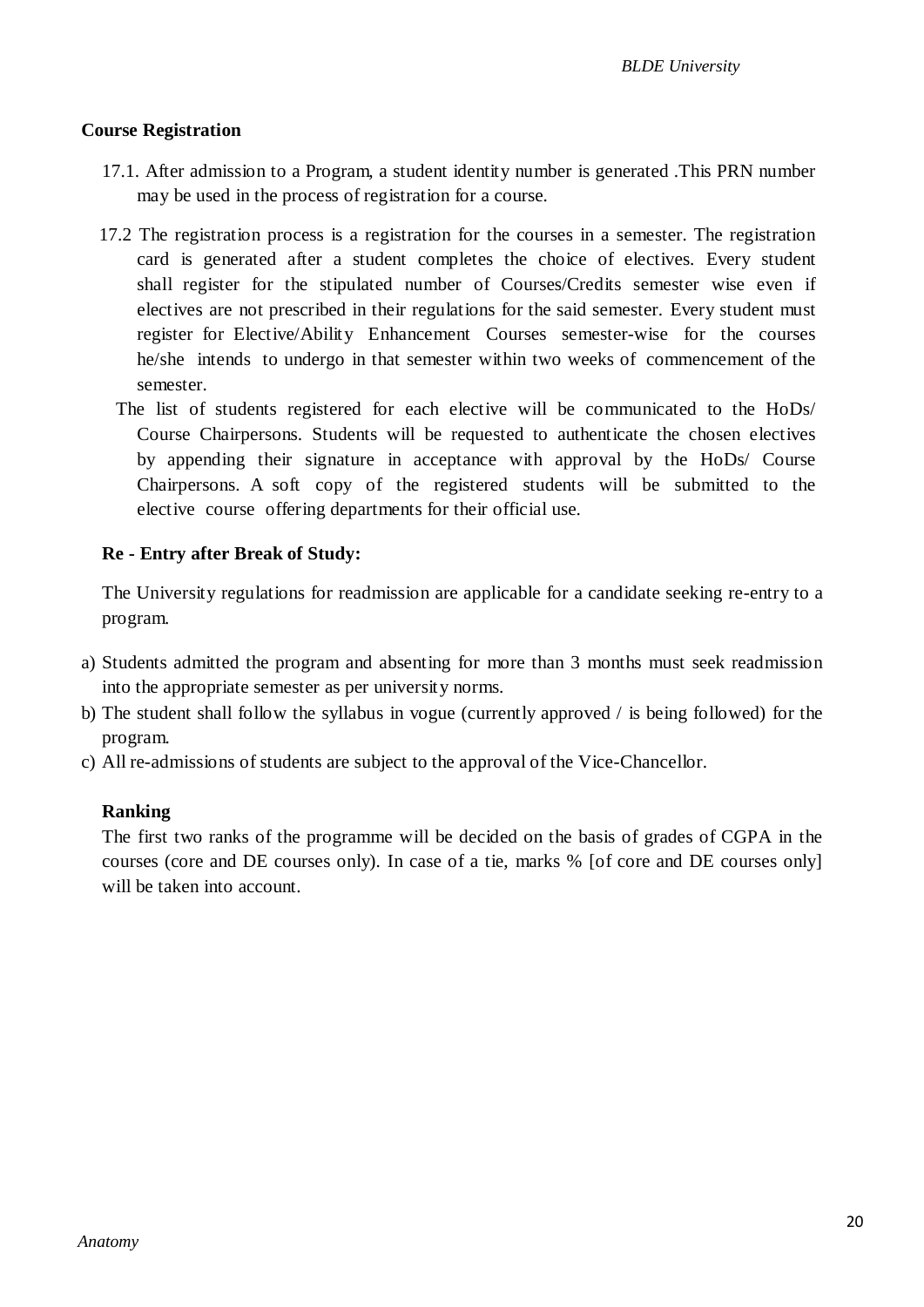## **Classification of Successful Candidates**

Overall Performance in a Program and Ranking of a candidate is in accordance with the University regulations.

| Consolidated Grade Card – M.Sc. Medical Anatomy |                  |             |                             |  |  |
|-------------------------------------------------|------------------|-------------|-----------------------------|--|--|
| Letter<br>Grade                                 | % Marks<br>Range | Grade point | <b>CGPA</b><br><b>RANGE</b> |  |  |
| O                                               | 80 & Above       | 10          | $9.01 - 10$                 |  |  |
| $A+$                                            | 75-80            | 9           | $8.01 - 9.00$               |  |  |
| A                                               | 60-74            | 8           | $7.01 - 8.00$               |  |  |
| $B+$                                            | 55-59            | 7           | $6.01 - 7.00$               |  |  |
| B                                               | 50-54            | 6           | $5.01 - 6.00$               |  |  |
| F/RA                                            | Less than 50     | 0           | $4.51 - 5.00$               |  |  |
| (Reappear)                                      |                  |             |                             |  |  |
| Ab (Absent)                                     |                  | 0           |                             |  |  |
| Not Completed (NC)                              |                  | 0           |                             |  |  |
| Repeat the course                               |                  | 0           |                             |  |  |
| $(RC = 50\%$ in attendance                      |                  |             |                             |  |  |
| or Internal Assessment)                         |                  |             |                             |  |  |

## **A successful candidate will be**:

- i. Who secures not less than O grade with a CGPA of 9.01 10.00 shall be declared to have secured 'OUTSTANDING' provided he/she passes the whole examination in the FIRST ATTEMPT;
- ii. Who secures not less than  $A+$  grade with a CGPA of 8.01 9.00 shall be declared to have secured 'EXCELLENT' provided he/she passes the whole examination in the FIRST ATTEMPT;
- iii. Who secures not less than A grade with a CGPA of 7.01 –8.00 and completes the course within the stipulated course period shall be declared to have passed the examinations with 'Very Good'
- iv. All other candidates (with grade B and above) shall be declared to have passed the examinations.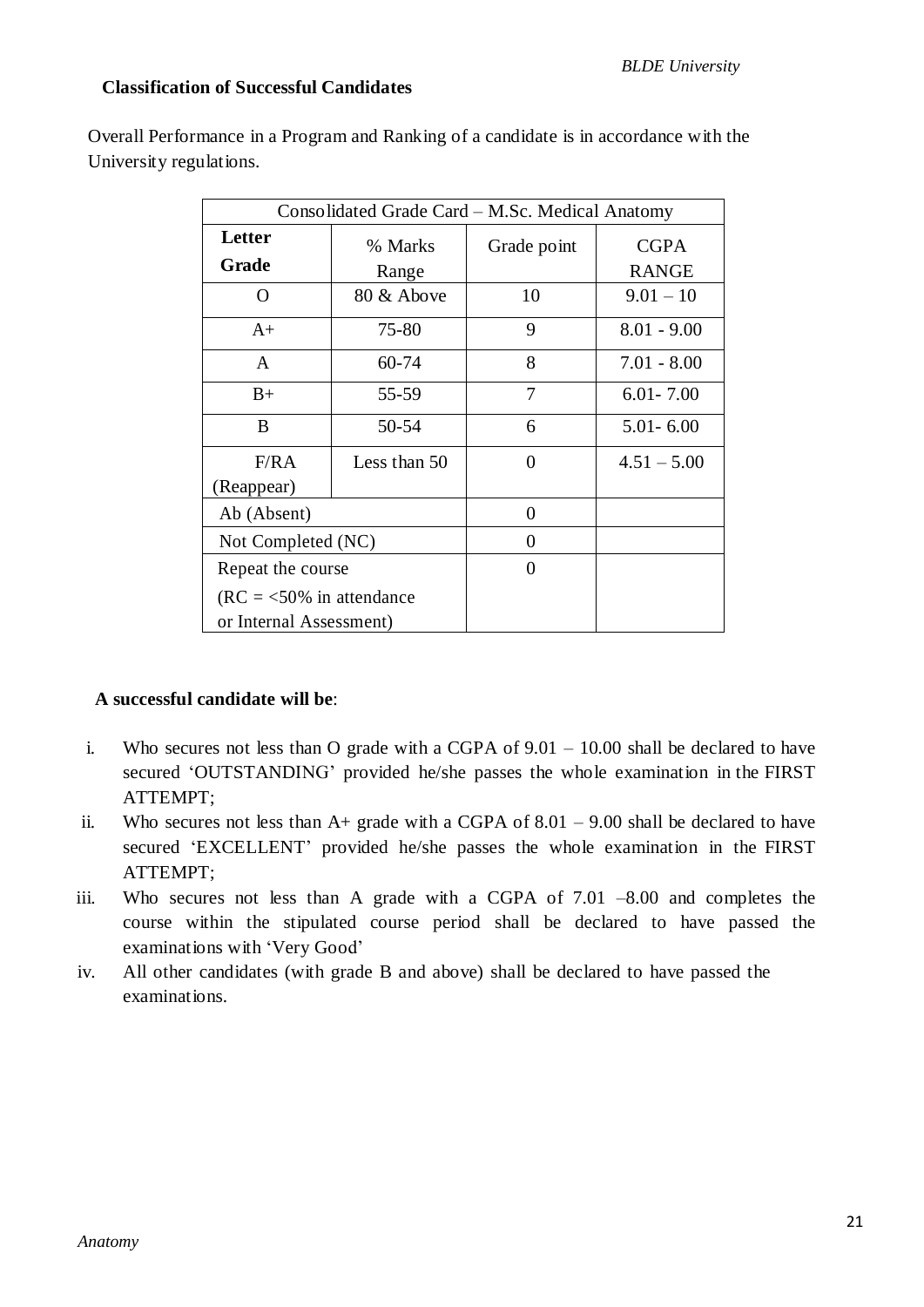## **SYLLABUS Hours dedicated for every week: 6 (Theory: 4 Practical: 2)**

#### **Course Objective (Teaching Objectives):**

 To teach basic Anatomical concepts related to General Anatomy, General histology, General Embryology and Musculoskeletal system

#### **Course Outcomes (learning Objectives):**

- To understand the basic anatomical concepts of General Anatomy
- To understand the basic anatomical concepts of General Histology
- To understand the basic anatomical concepts of General Embryology
- To understand the basic anatomical concepts of Muscular System
- To understand the basic anatomical concepts of Skeletal System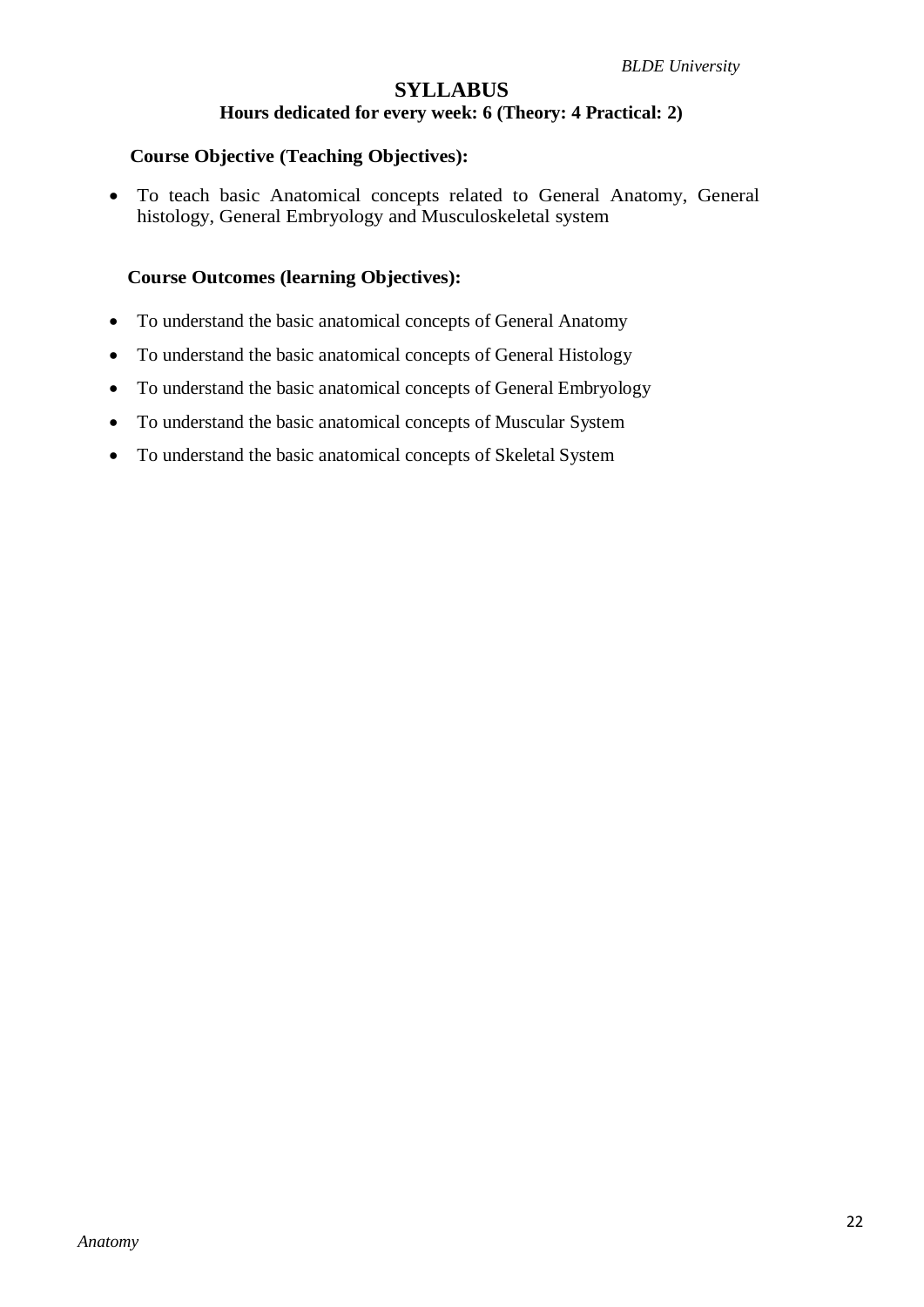|                        | <b>Theory</b><br><b>Topics</b>                                                 | <b>Hours</b><br>allotted<br>No.<br>of-<br>hrs |
|------------------------|--------------------------------------------------------------------------------|-----------------------------------------------|
| <b>General Anatomy</b> |                                                                                |                                               |
| Name of the            | Topics covered under each subunit                                              |                                               |
| <b>Subunit</b>         |                                                                                |                                               |
| 1.1<br>Terminology     | General<br>includes introduction<br>anatomy<br>to<br>anatomy,                  |                                               |
|                        | Terminology related to anatomy, Different anatomical planes                    |                                               |
|                        | and subdivisions                                                               |                                               |
| 1.2 Bone               | Skeleton system with classification, types of bone, features                   |                                               |
|                        | of long bone, ossification, blood supply                                       |                                               |
| 1.3 Joints             | General classification with examples, structure of typical<br>synovial joints, |                                               |
|                        | Classification of synovial joint with examples, Fibrous                        |                                               |
|                        | joints, Cartilaginous joints, Nomenclature                                     | 7 hrs                                         |
| 1.4 Muscles            | classification with<br>General<br>of<br>features<br>muscles.                   |                                               |
|                        | examples,<br>of<br>types                                                       |                                               |
|                        | skeletal muscles, Structures associated with muscle, Cardiac                   |                                               |
|                        | muscle and                                                                     |                                               |
|                        | Smooth muscle, Functions, Naming of muscles                                    |                                               |
| 1.5Cardiovas           | Types of circulations, Classification of blood vessels,                        |                                               |
| cular system           | Anastomosis, Collateral circulation, End arteries, Vasa                        |                                               |
|                        |                                                                                |                                               |
|                        | vasorum                                                                        |                                               |
| 1.6<br>Nervous         | Subdivisions of nervous system, Spinal cord and spinal                         |                                               |
| System                 | segments, nerve fibers and myelination, Autonomic nervous                      |                                               |
|                        |                                                                                |                                               |
|                        | system                                                                         |                                               |
| 1.7                    | Introduction to skin and fascia, Skin components and layers,                   |                                               |
| Integumentary          | types of skin, Fascia, Appendages of skin, Functions                           |                                               |
| System                 |                                                                                |                                               |
|                        |                                                                                |                                               |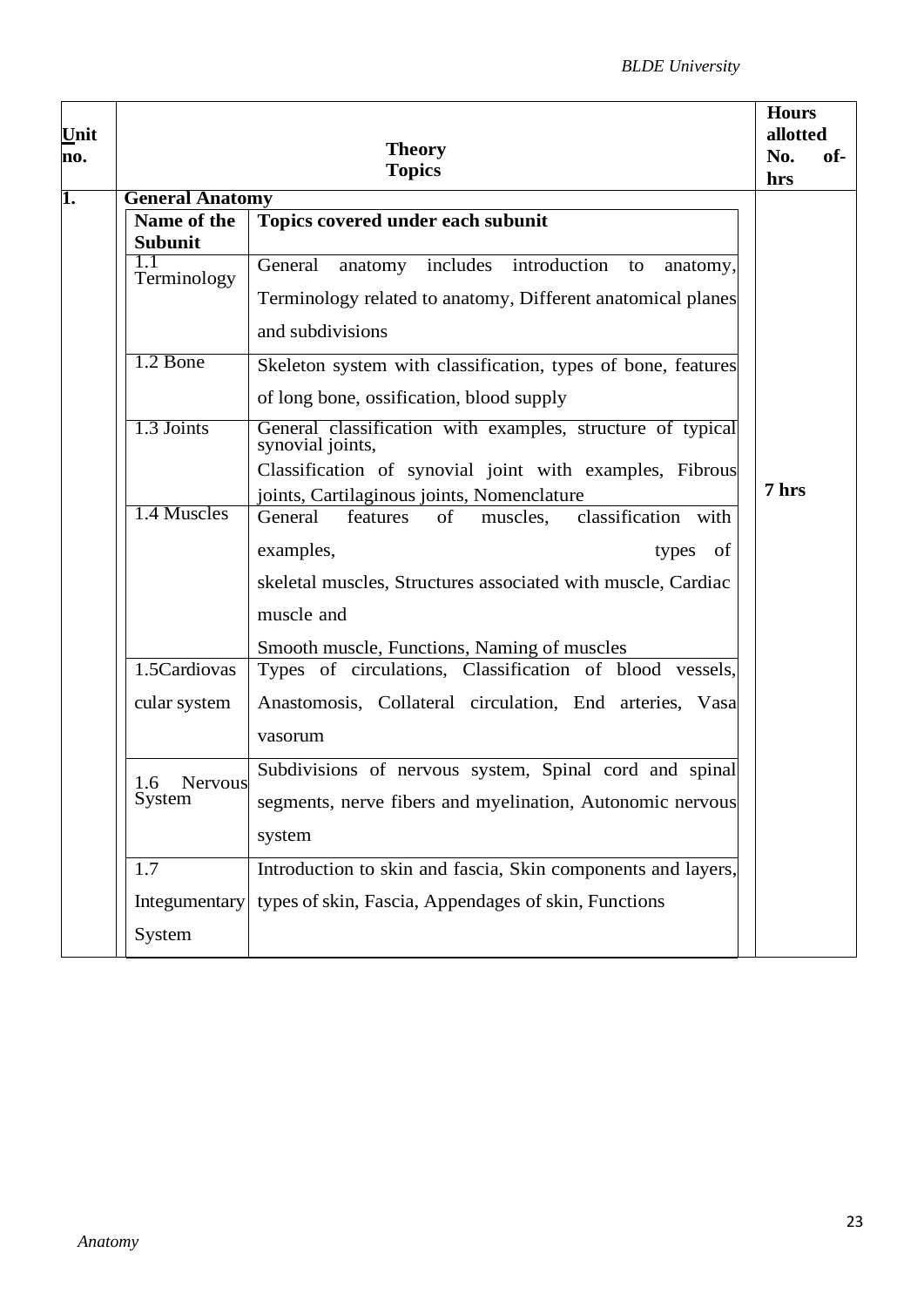| <b>Name</b><br>of<br>the     | <b>Topics covered under each subunit</b>                               |       |
|------------------------------|------------------------------------------------------------------------|-------|
| <b>Subunit</b>               |                                                                        |       |
| 2.1                          | Classification of epithelia, Simple epithelium and types,              | 6 hrs |
| Epithelium                   | Stratified epithelium and types, Goblet cells, Transitional            |       |
| and glandular                | epithelium, Basement membrane, Surface projections and                 |       |
| tissue                       | junctions, Classification of glandular                                 |       |
|                              | tissue with suitable examples                                          |       |
| 2.2 Connective               | of connective tissue,<br>Fibres,<br>Ground<br>Components               |       |
| tissue                       | substance, Cells of connective tissue, Loose connective                |       |
|                              | tissue, Dense connective tissue,                                       |       |
|                              | Adipose tissue                                                         |       |
| 2.3 Skeletal                 | Classification of cartilage with examples, Composition of              |       |
| system                       | Cartilage and bone, Cells of bone, Bone<br>matrix,                     |       |
|                              | Microscopic anatomy of bones                                           |       |
| Muscular<br>2.4              | Microscopic structure of skeletal muscle, cardiac muscle<br>and smooth |       |
| system                       | muscle, Differences between the muscle structures                      |       |
| 2.5                          | Microscopic structure of Medium sized artery, Elastic                  |       |
| Cardiovascular               | artery, Vein, Structure of neuron, neuroglia, peripheral               |       |
| system and<br>nervous system | nerve, Ganglia                                                         |       |
| 2.6 Lymphoid                 | Cells of lymphoid system, Lymphatic vessels, Microscopic               |       |
| system                       | structure of lymphnode, thymus, spleen and tonsil                      |       |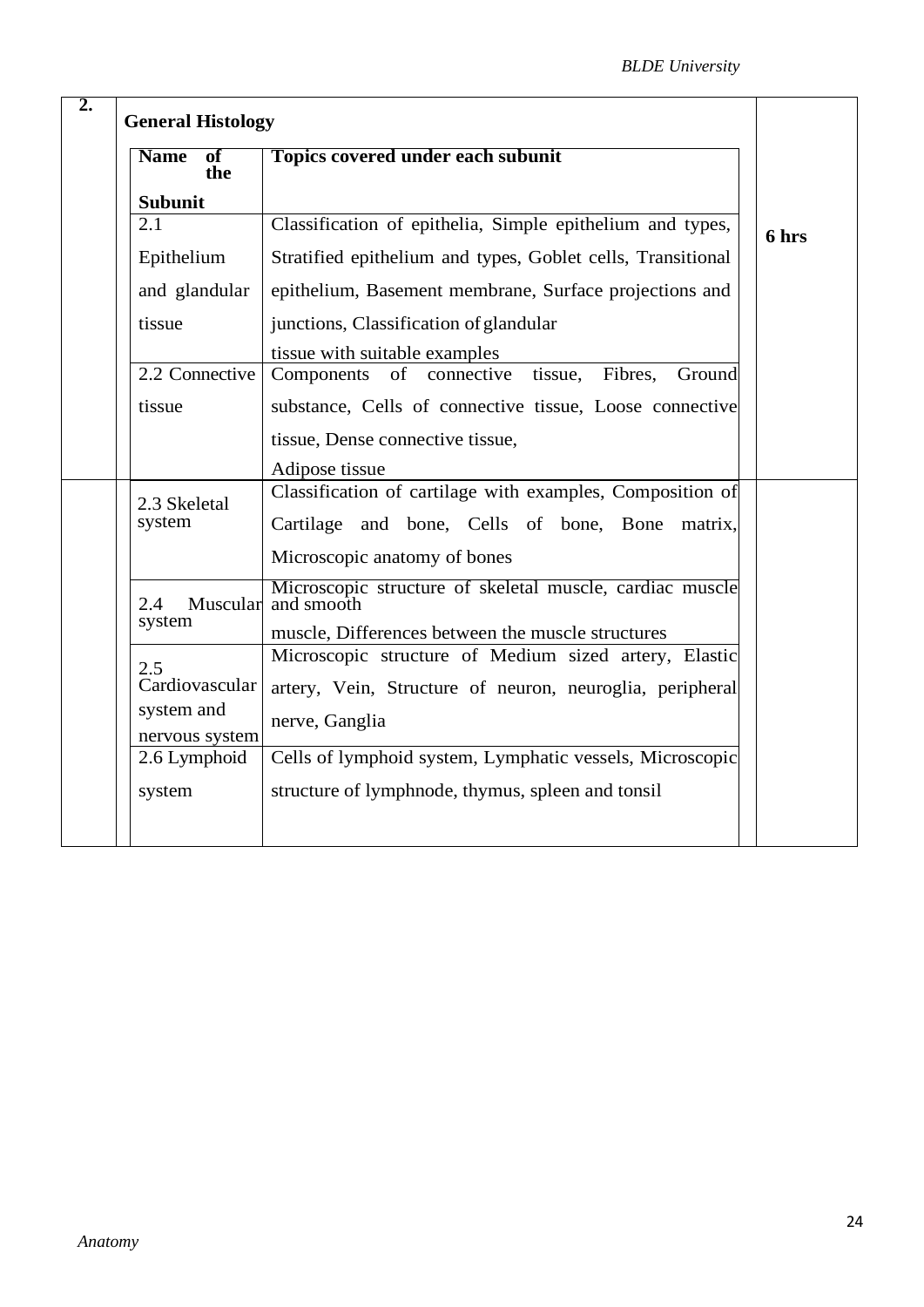| of<br><b>Name</b><br>the                             | Topics covered under each subunit                                                                                            |
|------------------------------------------------------|------------------------------------------------------------------------------------------------------------------------------|
| <b>Subunit</b>                                       |                                                                                                                              |
| 3.1 Introduction<br>to Embryology<br>and cell cycles | Basic terminology, Stages of human development,<br>Cell Cycle, Cell division - Mitosis and Meiosis,<br>related abnormalities |
| 3.2<br>Gametogenesis                                 | Primordial germ cells, Spermatogenesis, Spermiogenesis,<br>Oogenesis                                                         |
| 3.3 Female<br>reproductive<br>Cycles                 | Ovarian cycle, Structure of Ovum, Changes in Menstrual<br>cycle, Strata of endometrium                                       |
| 3.4 Fertilization                                    | Definition, Stages of fertilization, Effects of fertilization                                                                |
| 3.5 First week<br>of development                     | Cleavage division, blastocyst, Implantation, Normal and<br>abnormal sites of implantation and related applied<br>embryology  |
| 3.6 Second week<br>of<br>development                 | Formation of 2 germ layers, Yolk sac, Chorion and<br>amnion                                                                  |
| 3.7 Third<br>week of<br>development                  | Gastrulation, Notochord, Neurulation, Folding of embryo                                                                      |
| 3.8 Placenta                                         | Fetal membranes, Chorionic villi, Placenta<br>formation, functions of placenta, Umbilical cord                               |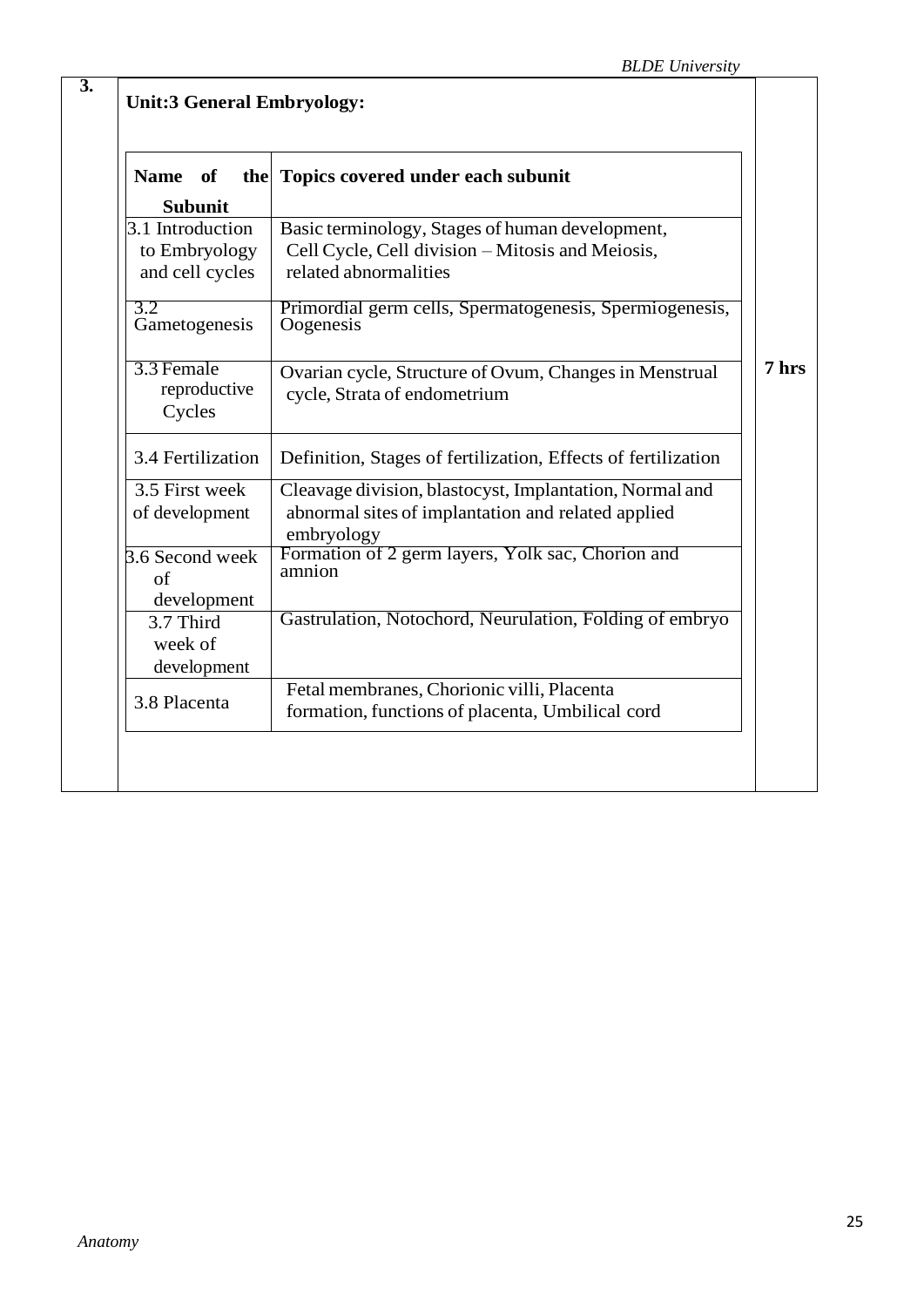| <b>Name</b><br>of                                                                                        | the Topics covered under each subunit                                                                                                                                                                                                                    |
|----------------------------------------------------------------------------------------------------------|----------------------------------------------------------------------------------------------------------------------------------------------------------------------------------------------------------------------------------------------------------|
| <b>Subunit</b>                                                                                           |                                                                                                                                                                                                                                                          |
| 4.1 Muscles of                                                                                           | Muscles of Pectoral region, muscles of arm, Axilla, spaces                                                                                                                                                                                               |
| upper limb                                                                                               | of axilla, Cubital fossa, muscles of forearm, intrinsic                                                                                                                                                                                                  |
|                                                                                                          | muscles of palm, flexor and extensor retinacula, carpal                                                                                                                                                                                                  |
|                                                                                                          | tunnel and syndrome, Brachial plexus and<br>related nerves                                                                                                                                                                                               |
| 4.2 Muscles of<br>lower limb                                                                             | Femoral triangle, Front of the thigh, Adductor canal,<br>gluteal region, Hamstrings, Popliteal fossa, Muscles of<br>leg, Arches of foot, Nerve supply to lower limb – Femoral<br>nerve, Obturator nerve and Sciatic nerve, Blood<br>supply to lower limb |
| 4.3 Muscles of<br>Abdomen                                                                                | Muscles of anterior abdominal wall, Inguinal canal and<br>hernia, Diaphargm, Muscles of posterior abdominal wall                                                                                                                                         |
| 4.4 Muscles of<br>head<br>and neck                                                                       | Muscles of scalp and face, Muscles of mastication,<br>Posterior triangle,<br>Anterior triangle,<br>Sternocleidomastoid,<br>Trapezius<br>Related nerve supply                                                                                             |
|                                                                                                          |                                                                                                                                                                                                                                                          |
|                                                                                                          | Intercostal<br>Intercostal<br>space,<br>muscles,<br>respiratory<br>movements                                                                                                                                                                             |
|                                                                                                          |                                                                                                                                                                                                                                                          |
| 4.5 Muscles of<br>thoracic cage<br><b>Unit:5 Skeletal System:</b><br>of<br><b>Name</b><br><b>Subunit</b> | the Topics covered under each subunit                                                                                                                                                                                                                    |
| 5.1 Bones of<br>Head and neck                                                                            | Norma verticalis, Norma Basalis, Norma Occipitalis,<br>Norma Lateralis, Interior of skull, Mandible                                                                                                                                                      |
| 5.2 Vertebral<br>column                                                                                  | Curvatures of vertebral column, General features of<br>Typical<br>atypical<br>vertebrae,<br>vertebrae,<br>and<br>intervertebral disc                                                                                                                     |
| 5.3 Thoracic<br>bones                                                                                    | Sternum, Classification of ribs, General features of typical<br>rib, 1st, 2nd, 10th, 11th and 12th rib features                                                                                                                                          |
| 5.4 Upper limb<br>skeleton<br>5.5 Lower limb                                                             | Clavicle, Scapula, Humerus, Shoulder joint, Elbow joint,<br>Radius, Ulna,<br>Radioulnar joints, Wrist joint, Bones of hand                                                                                                                               |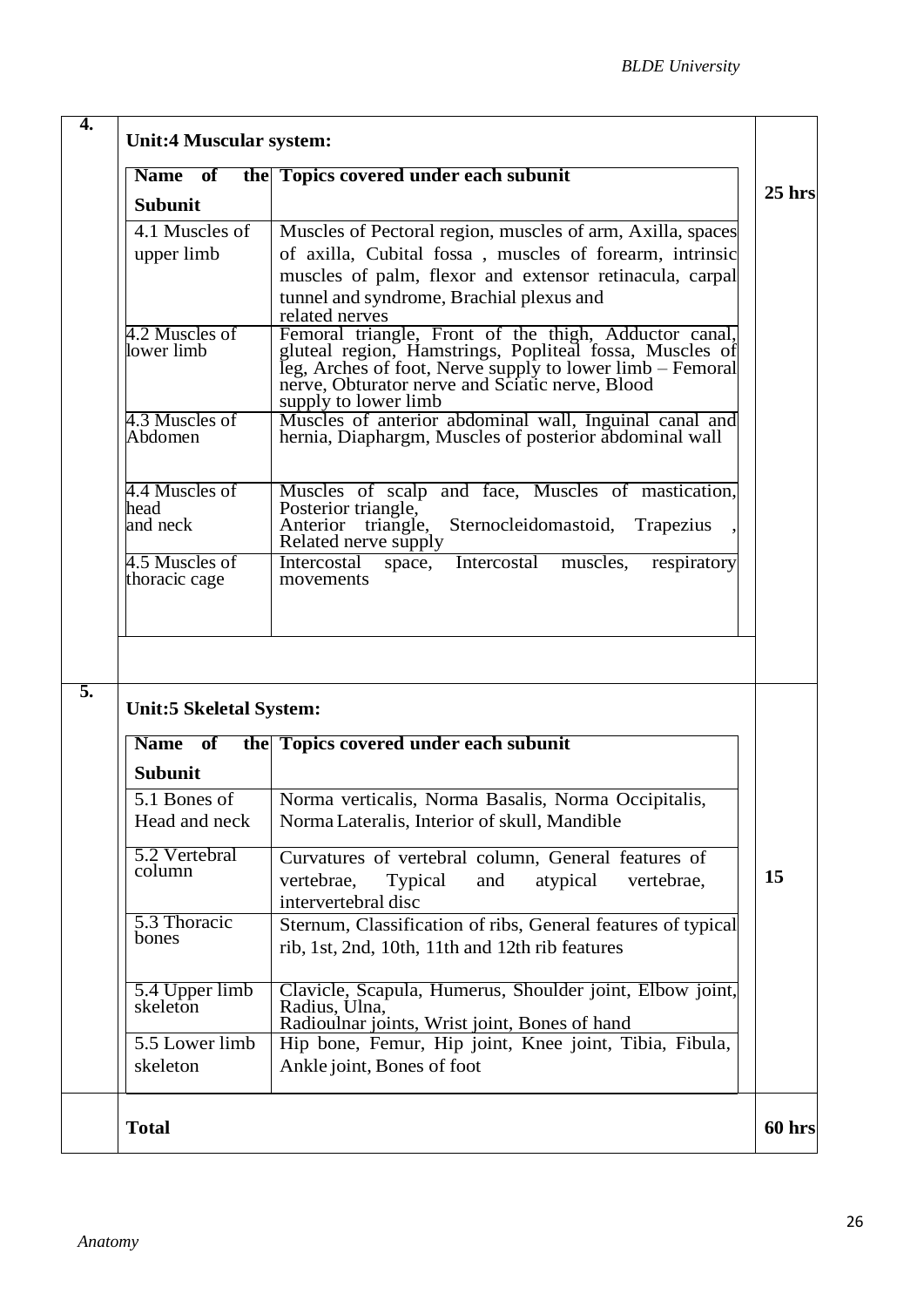| Unit<br>no. | <b>Practical Topics</b>                                      |                 |
|-------------|--------------------------------------------------------------|-----------------|
| 1.          | <b>General Anatomy</b>                                       |                 |
|             | Bone                                                         | 1 <sub>hr</sub> |
| 2.          | Joints<br><b>General Histology</b>                           |                 |
|             | Epithelium                                                   |                 |
|             | Connective tissue                                            |                 |
|             | Cartilage and Bone<br>٠                                      |                 |
|             | Muscular tissue<br>$\bullet$                                 | 6 hrs           |
|             | Vascular tissue<br>$\bullet$                                 |                 |
|             | Skin and fascia                                              |                 |
|             | Lymphoid Tissue                                              |                 |
|             | Nervous tissue                                               |                 |
| 3.          | <b>General Embryology</b>                                    |                 |
|             | Gamets and Gametogenesis                                     |                 |
|             | Clevage and blastulation<br>٠                                |                 |
|             | Implantation and Abnormal sites of Implantation<br>$\bullet$ | 3 hrs           |
|             | Formation and derivatives of three germ layers<br>٠          |                 |
|             | Notochord formation and Neurulation<br>$\bullet$             |                 |
|             | Folding of embryo                                            |                 |
|             | Placenta                                                     |                 |
| 4.          | <b>Muscular system</b>                                       |                 |
|             | Muscles of pectoral region                                   |                 |
|             | Muscles of Arm and Cubital fossa<br>$\bullet$                |                 |
|             | Muscles of forearm<br>$\bullet$                              |                 |
|             | Muscles of palm<br>٠                                         |                 |
|             | Muscles of thigh<br>٠                                        | 10 hrs          |
|             | Muscles of popliteal fossa and Gluteal region<br>٠           |                 |
|             | Muscles of leg<br>٠                                          |                 |
|             | Muscles of foot                                              |                 |
|             | <b>Muscles of Thorax</b>                                     |                 |
|             | Muscles of abdominal wall                                    |                 |
|             | Muscles of head and neck region                              |                 |
| 5.          | <b>Skeletal System</b>                                       |                 |
|             | Bones of Upper limb                                          |                 |
|             | <b>Bones of Lowerlimb</b><br>$\bullet$                       |                 |
|             | Joints of upper limb<br>$\bullet$                            | 10 hrs          |
|             | Joints of lower limb<br>$\bullet$                            |                 |
|             | Vertebral column<br>$\bullet$                                |                 |
|             | Bones of thoracic cage                                       |                 |
|             | <b>Skull and Mandible</b>                                    |                 |
|             | <b>Total</b>                                                 | <b>30 hrs</b>   |

## **Reference Books:**

- 1. B D Chaurasia Vol-1,2 and 3
- 2. Vishram Singh Vol-1,2,and 3
- 3. GeneralAnatomy-B.D.Chaurasia
- 4. General Histology Krishna Garg
- 5. General Embryology Inderbir Singh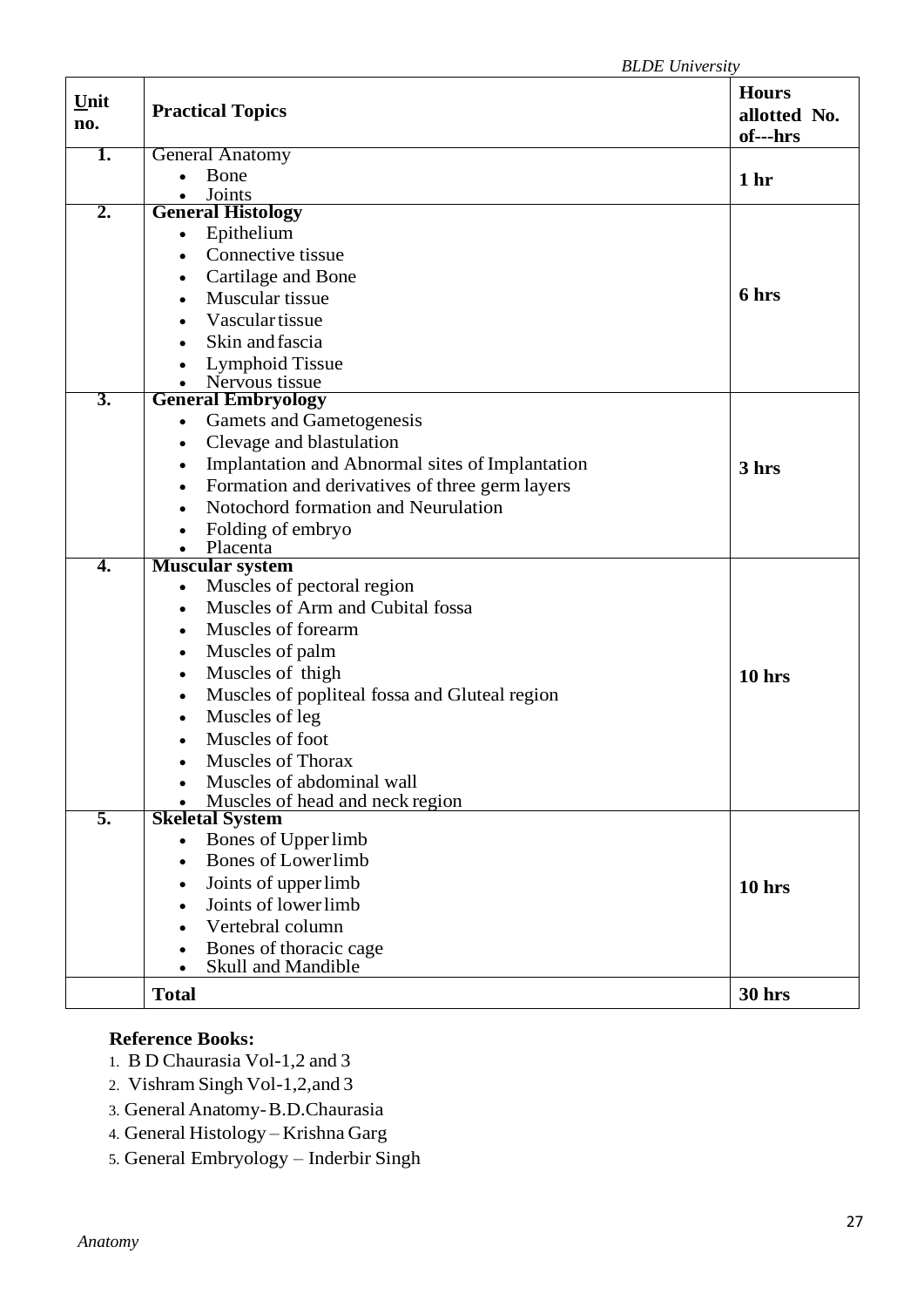## **SYLLABUS Hours dedicated for every week: 6 (Theory: 4 Practical: 2)**

#### **Course Objective (Teaching Objectives):**

 To teach basic Anatomical concepts related to Respiratory system, Cardiovascular system, Gastrointestinal system, Genitourinary system, Endocrine system, Nervous system.

#### **Course Outcomes (learning Objectives):**

- To understand the basic anatomical concepts of Respiratory system
- To understand the basic anatomical concepts of Cardiovascular system
- To understand the basic anatomical concepts of Gastrointestinal system
- To understand the basic anatomical concepts of Genitourinary system
- To understand the basic anatomical concepts of Endocrine system
- To understand the basic anatomical concepts of Nervous system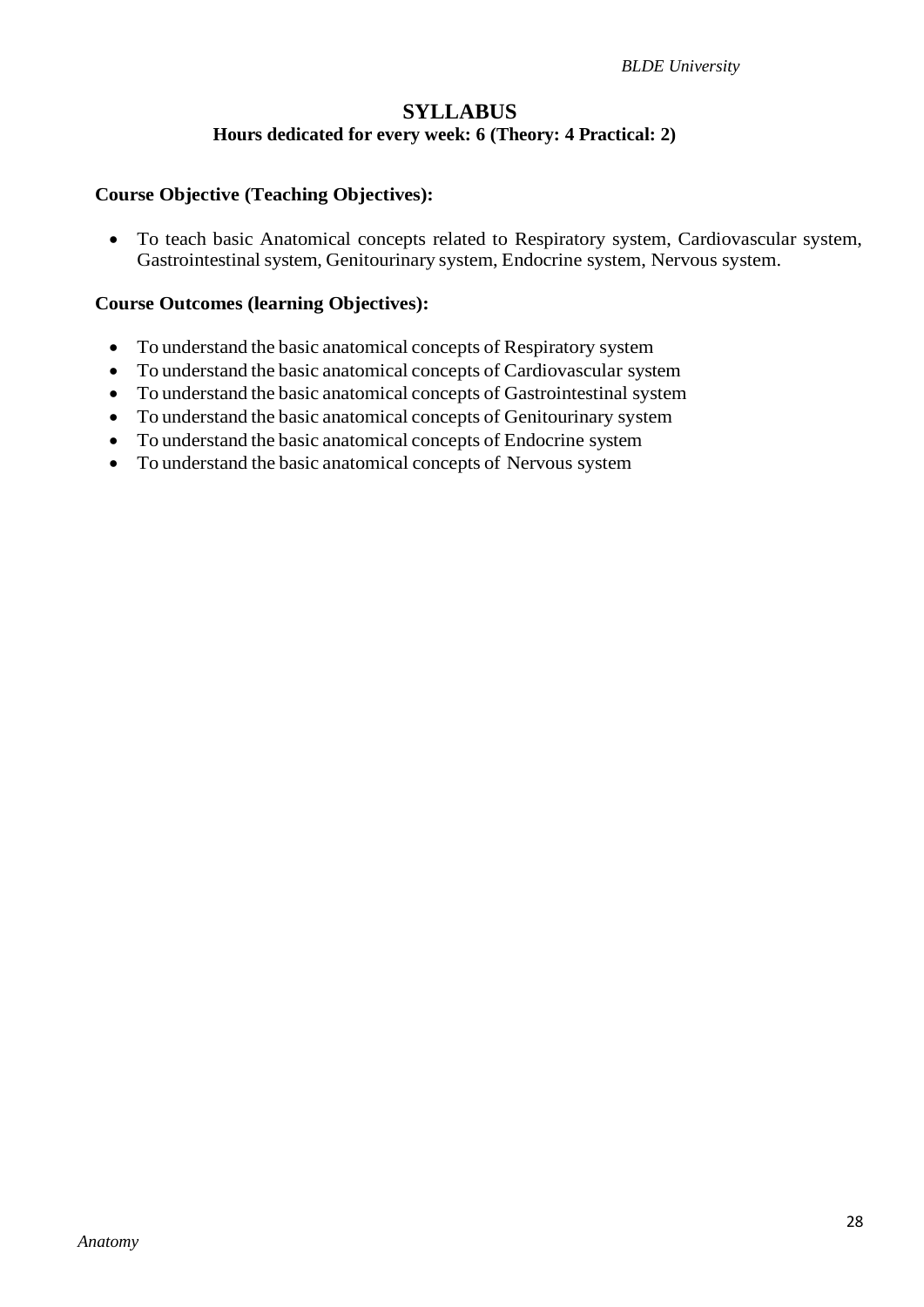| Unit<br>no.      | <b>Theory</b><br><b>Topics</b>                                                                                                                                                                                                                  |                                                                                                                                                                                                                                                                                                                                                                                                                                                                                                                                                                                                                                                                                                                                                                                                                  |                          |
|------------------|-------------------------------------------------------------------------------------------------------------------------------------------------------------------------------------------------------------------------------------------------|------------------------------------------------------------------------------------------------------------------------------------------------------------------------------------------------------------------------------------------------------------------------------------------------------------------------------------------------------------------------------------------------------------------------------------------------------------------------------------------------------------------------------------------------------------------------------------------------------------------------------------------------------------------------------------------------------------------------------------------------------------------------------------------------------------------|--------------------------|
| 1.               | <b>Respiratory System</b><br>of<br><b>Name</b><br><b>Subunit</b><br>1.1 Nose and<br><b>Nasal</b><br>Cavities<br>1.2 Larynx<br>1.3 Trachea<br>1.4<br>Bronchopulmonary<br>Segments<br>1.5 Pleura<br>1.6 Lungs<br>1.7 Mediastinum<br>1.8 Diaphragm | the Topics covered under each subunit<br>General anatomy of Nose, Nasal Septum, Lateral wall of the<br><b>Nose</b><br>Gross features of larynx, Cartilages of larynx, Muscles of<br>larynx, Blood and<br>Nerve supply of larynx<br>Trachea features, Tracheobronchial tree<br>Features, Segments of Right and Left lung, Blood Supply to<br>segments<br>Types of pleura, Pleural cavity, Extensions and relations,<br>Blood and Nerve supply<br>Gross features, Lobes and fissures, Surfaces and relations,<br>Blood and nerve supply<br>Divisions of Mediastinum, Contents of Mediastinum,<br>Thoracic duct, Azygous venous systems.<br>Gross features, Surfaces and relations, Parts and Openings,<br>Clinical features related to Diaphragm, Blood and nerve<br>supply, Functions and Actions of<br>Diaphragm | hrs<br>12 <sub>hrs</sub> |
| $\overline{2}$ . | <b>Cardiovascular System</b><br>of<br><b>Name</b><br>the<br>Subunit<br>2.1 Pericardium<br>2.2 Heart                                                                                                                                             | Topics covered under each subunit<br>Parts and divisions of pericardium, Sinuses of pericardium,<br>Blood and nerve supply of pericardium<br>External features, Internal features of heart with right atrium                                                                                                                                                                                                                                                                                                                                                                                                                                                                                                                                                                                                     | <b>6hrs</b>              |
|                  | 2.3 Major vessels<br>related to heart                                                                                                                                                                                                           | in detail, Coronary circulation, Nerve supply of heart<br>Aorta in detail, Superior and Inferior vena cava, Pulmonary<br>vessels                                                                                                                                                                                                                                                                                                                                                                                                                                                                                                                                                                                                                                                                                 |                          |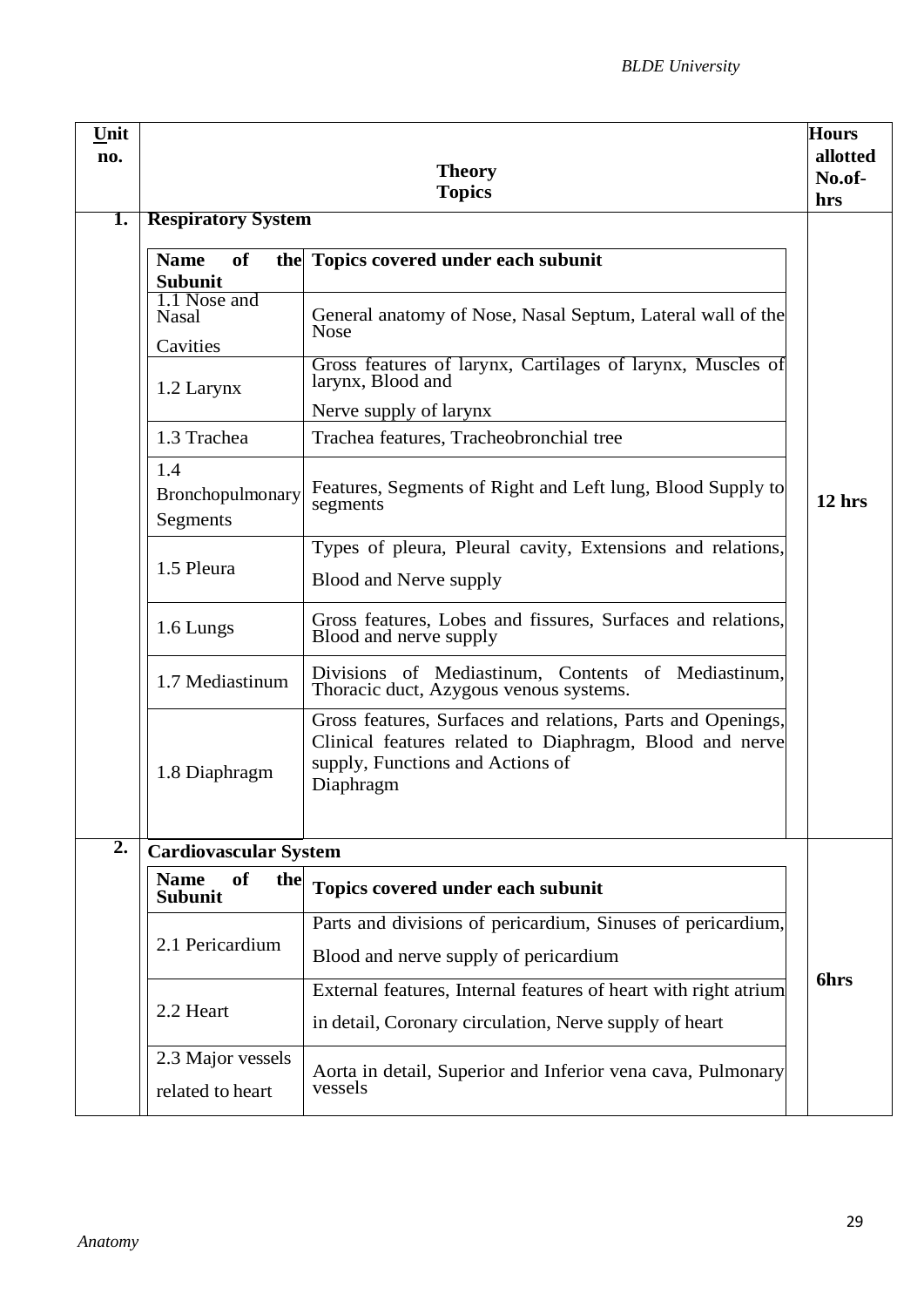| 3.                           | <b>Unit:3 Gastrointestinal System:</b>                        |                                                                                                                                                                               | $16$ hrs |
|------------------------------|---------------------------------------------------------------|-------------------------------------------------------------------------------------------------------------------------------------------------------------------------------|----------|
|                              | <b>Name of the</b><br><b>Subunit</b>                          | Topics covered under each subunit                                                                                                                                             |          |
|                              | 3.1 Tongue                                                    | Gross features, Divisions, Muscles of tongue,<br>Blood<br>Supply, Nerve Supply in detail.                                                                                     |          |
|                              | 3.2 Soft Palate                                               | Gross features, Muscles of soft palate, Blood and nerve<br>supply of soft palate                                                                                              |          |
|                              | 3.3 Pharynx                                                   | Gross features, Subdivisions, Features of Naso pharynx,<br>Features of Oropharynx, Features of Laryngo Pharynx,<br>Muscles of Pharynx, Blood and Nerve Supply.                |          |
|                              | 3.4 Peritoneum                                                | Divisions, Peritoneal reflections, Peritoneal Folds, Lesser<br>Sac                                                                                                            |          |
|                              | 3.5 Oesophagus<br>and Stomach                                 | Oesophageal -divisions, Muscles, Constrictions, Blood<br>and nerve supply. Stomach – Gross features, Surfaces and<br>relations, Interior, Blood and Nerve Supply              |          |
|                              | 3.6 Small<br>Intestine                                        | Duodenum- Features, divisions, Interior, relations, Blood<br>and nerve supply, General features of Jejunum and Ileum,<br>Differences between each part of small<br>intestine. |          |
|                              | 3.7 Large<br>intestine                                        | Features, divisions, Ceacum in detail, Appendix in detail,<br>Blood supply, Differences between small and large<br>intestine.                                                 |          |
| 3.8 Rectum and<br>Anal Canal |                                                               | Rectum – Features, Interior, Folds, Blood supply and Nerve<br>supply, Anal canal<br>- Features, Muscles, Interior, Clinical Anatomy.                                          |          |
|                              | 3.9 Liver and<br>Extra hepatic<br>biliary apparatus<br>(EHBA) | Liver – gross features, Segments, lobes, Surfaces and<br>relations, Porta hepatis, Blood supply, EHBA - Gall<br>bladder, Cystic duct, Bileducts                               |          |
|                              | 3.10 Pancreas                                                 | Gross features, Surfaces and relations, Blood supply and<br>Applied anatomy                                                                                                   |          |
|                              | 3.11 Spleen                                                   | Gross features, Surfaces and relations, Blood supply and<br>Applied anatomy                                                                                                   |          |
|                              | 3.12 Abdominal<br>Aorta                                       | Features, Branches and relations                                                                                                                                              |          |
|                              |                                                               |                                                                                                                                                                               |          |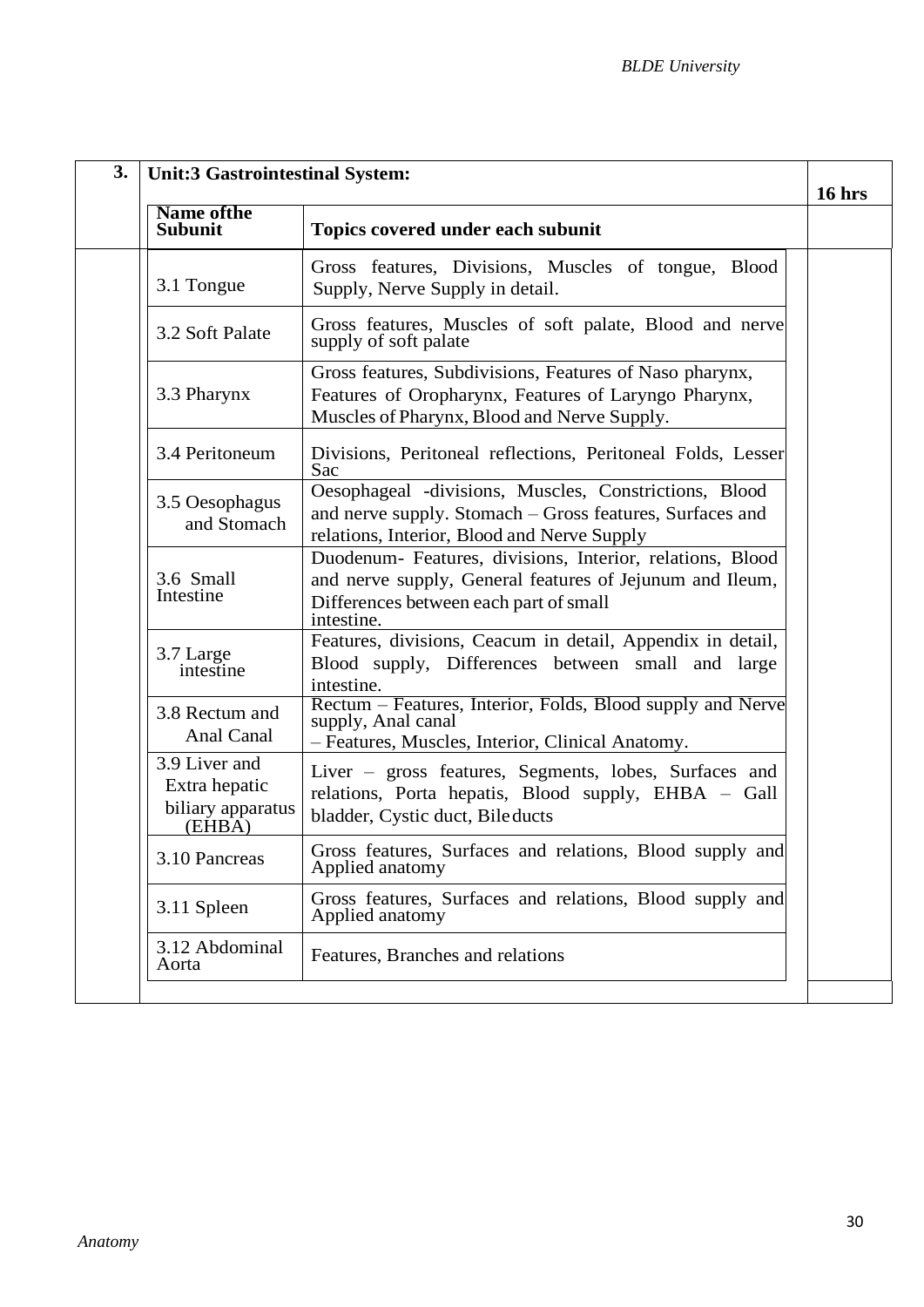| 4. |                               | <b>Unit:4 Genitourinary system:</b>                |                                                                                                                                                                                                             | 10 hrs |
|----|-------------------------------|----------------------------------------------------|-------------------------------------------------------------------------------------------------------------------------------------------------------------------------------------------------------------|--------|
|    |                               | Name of the<br><b>Subunit</b>                      | Topics covered under each subunit                                                                                                                                                                           |        |
|    |                               | 4.1 Kidney                                         | Gross features, Surfaces and relations, Interior, Blood<br>supply, Applied Anatomy                                                                                                                          |        |
|    |                               | 4.2 Ureter and<br><b>Urinary Bladder</b>           | Ureter - Gross features, Extensions and divisions, Constricions,<br>Blood supply, Applied Anatomy, Urinary Bladder - Gross features,<br>Surfaces and relations, Interior, Blood supply, Applied Anatomy     |        |
|    |                               | 4.3 Male<br>reproductive<br>system                 | Testis – Gross features, Surfaces and coverings, Relations,<br>Interior, Blood supply, Applied Anatomy, Epididymis, Vas<br>deferens, Prostrate, and External genetalia of Male.                             |        |
|    |                               | 4.4 Female<br>Reproductive<br>System               | Uterus – Gross features, Surfaces and relations, Supports of uterus,<br>Interior and<br>Blood supply. Ovaries – Surfaces, relations, Blood supply,<br>Fallopian tubes $-$<br>parts, relations, blood supply |        |
|    |                               | 4.5 Urethra                                        | Male And Female urethra - Extension, parts, relations, interior,<br>applied.                                                                                                                                |        |
| 5. |                               | <b>Unit:5 Endocrine System:</b>                    |                                                                                                                                                                                                             | 3 hrs  |
|    |                               | Name of the<br><b>Subunit</b>                      | Topics covered under each subunit                                                                                                                                                                           |        |
|    |                               | 5.1 Thyroid<br>Gland and<br>Parathyroids           | Gross features of thyroid gland, coverings, Surfaces and relations,<br>blood supply, Applied anatomy and Parathyroids                                                                                       |        |
|    |                               | 5.2 Pituitary<br>Gland                             | Gross features, Parts and divisions, Relations, Composition, Blood<br>supply and Functions                                                                                                                  |        |
|    |                               | 5.3 Suprarenal<br>Gland <sup>-</sup>               | Gross features, Coverings, Relations, Blood supply                                                                                                                                                          |        |
| 6. | <b>Unit:6 Nervous System:</b> |                                                    |                                                                                                                                                                                                             | 13 hrs |
|    |                               | Name of the<br><b>Subunit</b>                      | <b>Topics covered under each subunit</b>                                                                                                                                                                    |        |
|    |                               | 6.1 Meninges<br>and Dural<br><b>Venous Sinuses</b> | Meninges, Dural folds, Dural venous sinuses- Classification,<br>Cavernous sinus in detail                                                                                                                   |        |
|    |                               | 6.2 Spinal Cord                                    | External features, Parts and divisions, Section of spinal cord<br>showing ascending and descending tracts, Spinal nerves, Blood<br>supply                                                                   |        |
|    |                               | 6.3 Brain Stem                                     | External features of medulla, Pons and Midbrain, Fourth ventricle                                                                                                                                           |        |
|    |                               | 6.4 Cerebellum                                     | Gross features, Lobes and fissures, surfaces and relations, Blood<br>supply and Applied Anatomy                                                                                                             |        |
|    |                               | 6.5 Cerebrum                                       | Sulci and Gyri, Functional areas of brain, White matter of the brain,<br>Lateral ventricle, Third ventricle, Blood supply of brain                                                                          |        |
|    |                               | 6.6 Cranial<br>nerves                              | Cranial nerves – I-XII, Facial nerve in detail, Hypoglossal nerve in<br>detail, Trigeminal nerve in detail.                                                                                                 |        |
|    |                               | <b>Total</b>                                       |                                                                                                                                                                                                             | 60 hrs |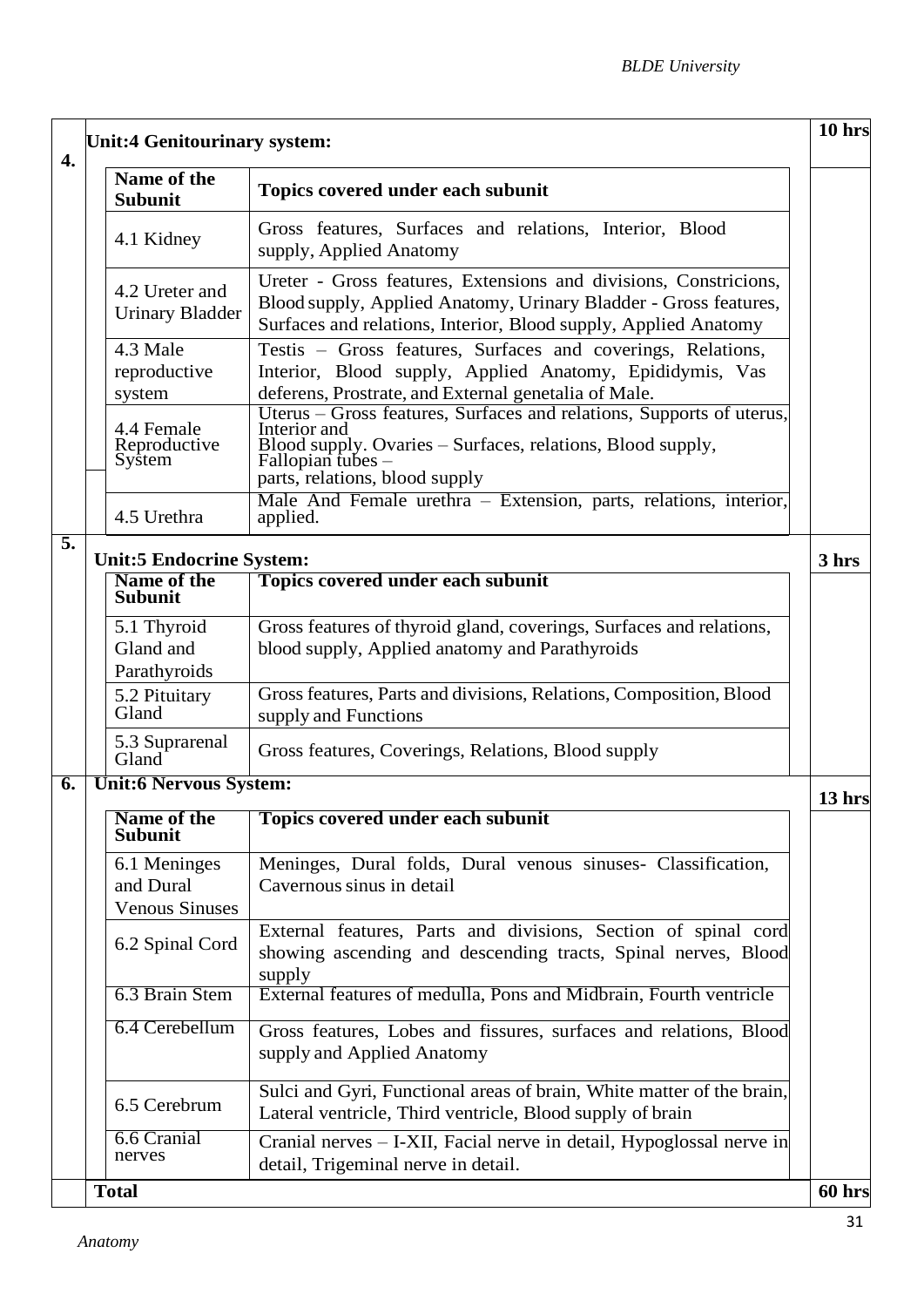| $Unit$<br>no.    | <b>Practical Topics</b>                                        | <b>Hours</b><br>allotted<br>No.of--hrs |
|------------------|----------------------------------------------------------------|----------------------------------------|
| 1.               | <b>Respiratory System</b>                                      |                                        |
|                  | Sagittal section of HFN<br>$\bullet$                           |                                        |
|                  | Larynx and Trachea                                             |                                        |
|                  | Lung<br>$\bullet$                                              | 5 hrs                                  |
|                  | Bones of thorax                                                |                                        |
|                  | <b>Structures in Mediastinum</b>                               |                                        |
|                  | <b>Paranasal Air Sinuses</b>                                   |                                        |
| $\overline{2}$ . | <b>Cardiovascular System</b>                                   |                                        |
|                  | <b>Exterior</b> of heart<br>$\bullet$                          |                                        |
|                  | Interior of heart<br>$\bullet$                                 | 3 hrs                                  |
|                  | Major vessels related to heart                                 |                                        |
| $\overline{3}$ . | <b>Gastrointestinal System</b>                                 |                                        |
|                  | Sagittal section of HFN<br>$\bullet$                           |                                        |
|                  | Stomach<br>$\bullet$                                           |                                        |
|                  | <b>Small Intestine</b>                                         |                                        |
|                  | Large intestine with differences                               | 6 hrs                                  |
|                  | Liver                                                          |                                        |
|                  | Spleen<br>$\bullet$                                            |                                        |
|                  | Pancreas                                                       |                                        |
| 4.               | <b>Genitourinary system</b>                                    |                                        |
|                  | Kidney<br>$\bullet$                                            |                                        |
|                  | Ureter, Urinary bladder<br>$\bullet$                           |                                        |
|                  | Prostate and Seminal vesicles<br>$\bullet$                     |                                        |
|                  | <b>Testis</b>                                                  |                                        |
|                  | Uterus<br>$\bullet$                                            | 8 hrs                                  |
|                  | Fallopian tubes and Ovary                                      |                                        |
|                  | $\bullet$                                                      |                                        |
|                  | Sagittal section of male and female pelvis<br>$\bullet$        |                                        |
|                  | Bones- male and female pelvis<br>$\bullet$                     |                                        |
| 5.               | Lumbar vertebrae                                               |                                        |
|                  | <b>Endocrine System</b><br>Thyroid gland and relations in neck |                                        |
|                  | $\bullet$                                                      | 1 hrs                                  |
| $\overline{6}$ . | <b>Nervous System</b>                                          |                                        |
|                  | Spinal Cord<br>$\bullet$                                       |                                        |
|                  | Brain stem                                                     |                                        |
|                  | Cerebellum                                                     | 7 hrs                                  |
|                  | Cerebrum                                                       |                                        |
|                  | Ventricles                                                     |                                        |
|                  | Sections of brain                                              |                                        |
|                  |                                                                |                                        |
|                  | <b>Total</b>                                                   | <b>30 hrs</b>                          |
|                  |                                                                |                                        |

## **Reference Books:**

1. B D Chaurasia Vol-1,2 and 3

- 2. Vishram Singh Vol-1,2,and 3
- 3. NeuroAnatomy-InderbirSing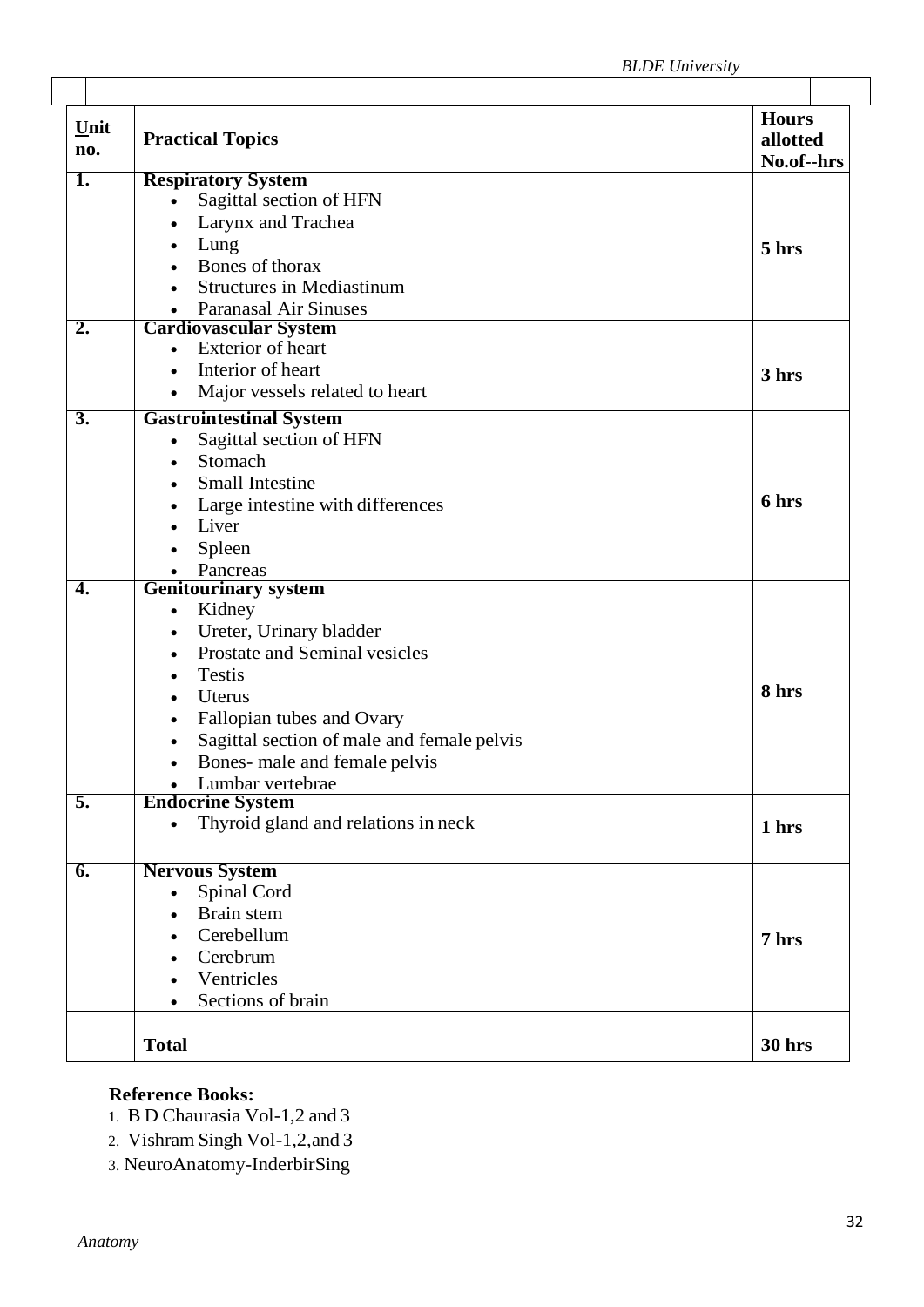| <b>BLDE UNIVERSITY</b>                                                                                                                                                                                                                                                                                                                                                                                                                                                                                    |                |                  |
|-----------------------------------------------------------------------------------------------------------------------------------------------------------------------------------------------------------------------------------------------------------------------------------------------------------------------------------------------------------------------------------------------------------------------------------------------------------------------------------------------------------|----------------|------------------|
| <b>M. Sc. Medical Students</b>                                                                                                                                                                                                                                                                                                                                                                                                                                                                            |                |                  |
| <b>Syllabus for Research Methodology and Biostatistics</b>                                                                                                                                                                                                                                                                                                                                                                                                                                                |                |                  |
|                                                                                                                                                                                                                                                                                                                                                                                                                                                                                                           |                | No. of Hours     |
| <b>I. Research Methodology:</b>                                                                                                                                                                                                                                                                                                                                                                                                                                                                           |                | Theory Practical |
| Scientific Methods of Research: Definition of Research, Assumptions,<br>Operations and Aims of Scientific Research. Research Process,<br>Significance and Criteria of Good Research, Research Methods versus<br>Methodology, Different Steps in Writing Report, Technique of<br>Interpretation, Precaution in interpretation, Significance of Report<br>Writing, Layout of the Research Report                                                                                                            | $\overline{5}$ |                  |
| Research Designs: Prospective, retrospective, Observational Studies:<br>Descriptive, explanatory, and exploratory, Experimental Studies: Pre-test<br>design, post-test design, Follow-up or longitudinal design, Cohort Studies,<br>Case Control Studies, Cross sectional studies, Intervention studies, Panel<br>Studies.                                                                                                                                                                                | $\overline{5}$ |                  |
| Sampling Designs: Census and Sample Survey, Implications of a Sample<br>Design, Steps in Sampling Design Criteria of Selecting a Sampling<br>Procedure, Characteristics of a Good Sample Design, Different Types of<br>Sample Designs (Probability sampling and non probability sampling),<br>How to Select a Random Sample?, Systematic sampling, Stratified<br>sampling, Cluster sampling, Area sampling, Multi-stage sampling,<br>Sampling with probability proportional to size, Sequential sampling. | $\overline{4}$ | $\overline{0}$   |
| Measurement in research: Measurement Scales, Sources of Error in<br>Measurement, Tests of Sound Measurement, Technique of Developing<br>Measurement Tools, Scaling Meaning of Scaling, Scale Classification<br>Bases, Important Scaling Techniques, Scale Construction Techniques,<br>Possible sources of error in measurement, Tests of sound measurement                                                                                                                                                | 5              | 5                |
| Methods of Data Collection: Types of data, Collection of Primary<br>Data, Observation Method, Interview Method, Collection of Primary Data                                                                                                                                                                                                                                                                                                                                                                | 3              | $\overline{0}$   |
| Ethics and Ethical practice in research and plagiarism                                                                                                                                                                                                                                                                                                                                                                                                                                                    | 1              |                  |
| Sampling Fundamentals: Need and importance for Sampling, Central<br>Limit Theorem, Sampling Theory, Concept of Standard Error, Estimation,<br>Estimating the Population Mean Estimating Population Proportion, Sample<br>Size and its Determination, Determination of Sample Size through the<br>Approach Based on Precision Rate and Confidence Level.                                                                                                                                                   | 5              | $\overline{2}$   |